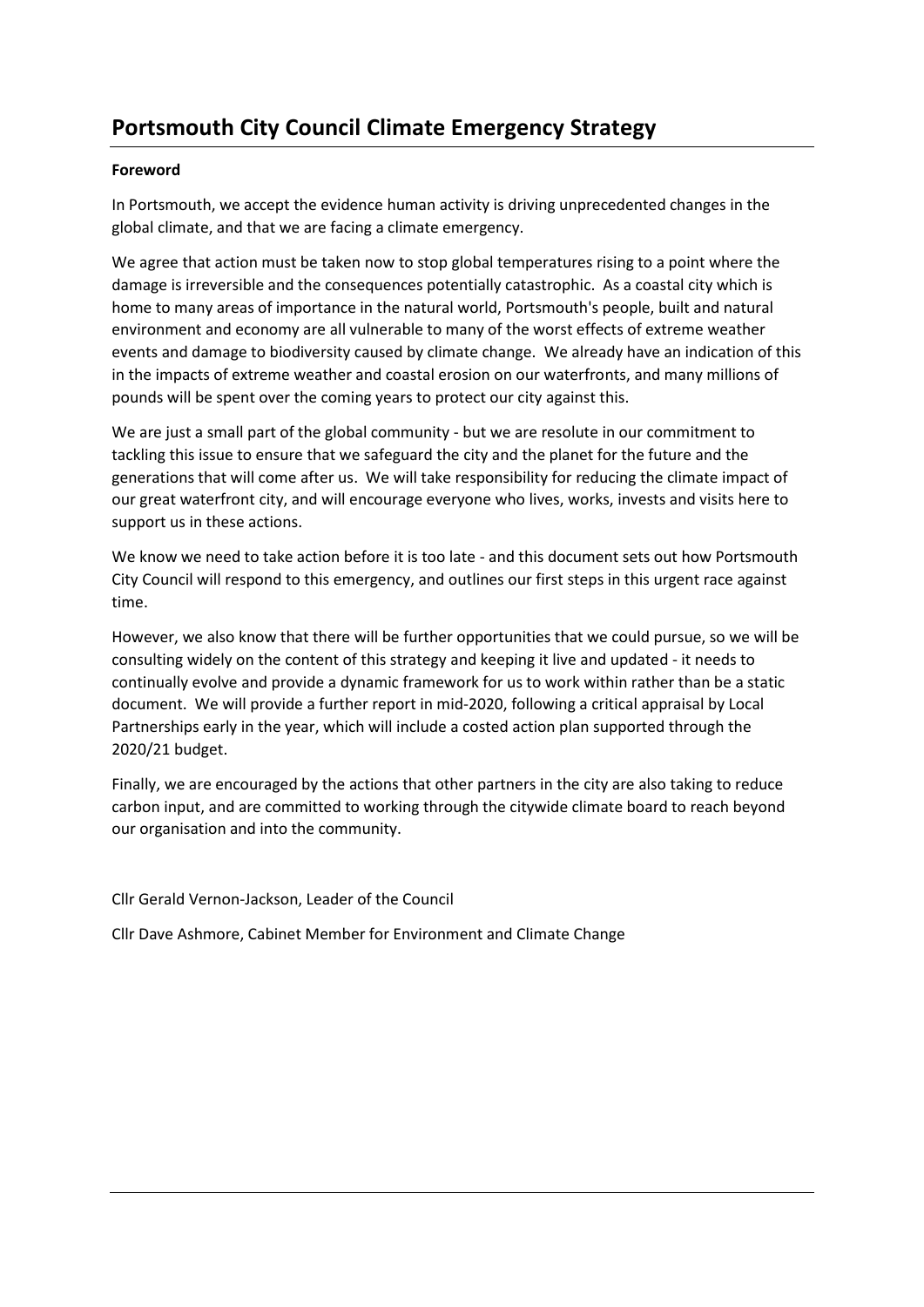# **1.0 Introduction - what is climate change?**

In the 18<sup>th</sup> and 19<sup>th</sup> centuries, developments in science and technology led to an Industrial Revolution, which originated in Great Britain and spread across the world. Much of the new industry was powered by fossil fuels (coal in particular) and the burning of these released gases, such as carbon dioxide and nitrous oxide (which we now call greenhouse gases) into the Earth's atmosphere. This broad profile of fossil fuel usage continued with levels of carbon emissions increasing year or year. There is a scientific consensus that the continued increase in this pollution in the atmosphere has caused infrared heat from the Sun's rays to become trapped, leading the temperature of the Earth to gradually but inexorably rise over time.

The Intergovernmental Panel on Climate Change (IPCC) has warned that we now have 11 years to prevent global temperatures exceeding 1.5°C above pre-industrial levels; beyond this temperature the risk of coastal flooding, extreme heat and cold, intense rain and strong winds will increase significantly. This means that the levels of greenhouse gas emissions must be substantially reduced across the globe.



The global temperature is 1°C higher than it was in 1850, and the effects of climate change are already being felt. The MET Office has reported that the United Kingdom's ten hottest years on record have all happened since 2002, the mean sea level around the UK has risen by approximately 14cm since 1900 and days of extreme heat in South East England has risen from once every 1000 days to as often as once every 200 days<sup>1,2,3</sup>. Extreme weather events will continue to worsen as the Earth's temperature increases.

# Climate Change - the national policy context

The Paris Climate Agreement proposes an international carbon reduction plan which aims to keep the global temperature below 2°C (although the international community is not on track to meet this long-term goal). The UK Climate Change Act 2008 set a statutory target for the UK to reduce greenhouse gas emissions by 80% from 1990 by 2050, but in May 2019, the UK Committee on Climate Change recommended that a more ambitious target should be set of net zero carbon emissions by 2050.

1

<sup>1</sup> https://www.nature.com/articles/nclimate2617

<sup>2</sup> https://rmets.onlinelibrary.wiley.com/doi/pdf/10.1002/joc.6213

<sup>3</sup> (https://www.metoffice.gov.uk/about-us/press-office/news/weather-and-climate/2019/state-of-the-uk-clim ate-2018, n.d.).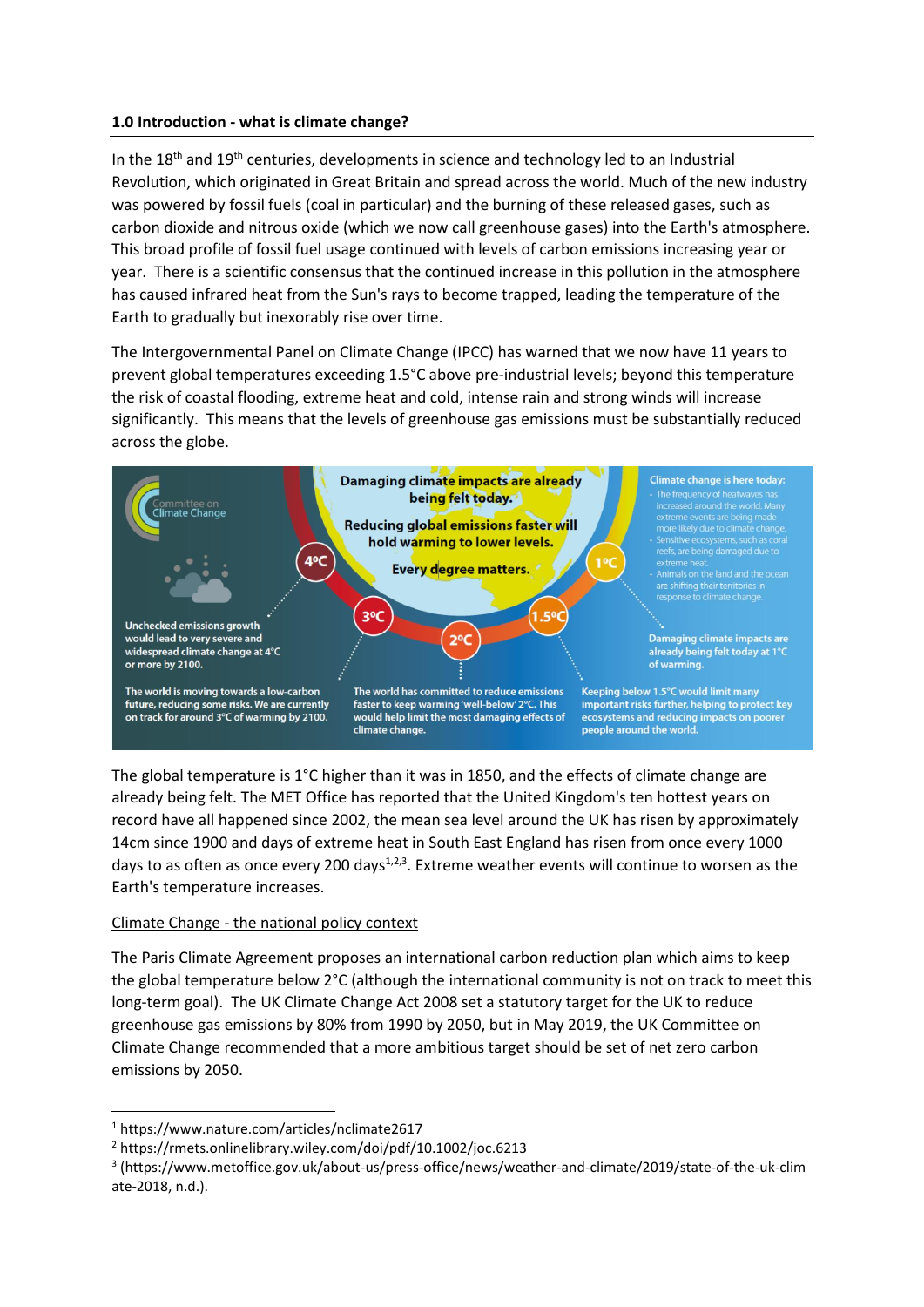# **Portsmouth's climate emergency**

Portsmouth City Council had stated in 2018 a corporate priority to make our city cleaner, safer and greener. To strengthen this, in March 2019, Portsmouth City Council declared a local climate emergency; committing to reduce Portsmouth's Scope 1, 2 and 3 emissions to net zero by 2030. The full text of the Emergency declaration is at Appendix 1, but the declaration commits the council actions including a:

- pledge to achieve net zero carbon emissions in Portsmouth by 2030, considering, both production and consumption of emissions according to the Standard provided by the Greenhouse Gas (GHG) Protocol
- report back to the Council detailing how the Council will work with partners across the City and with central government to ensure that Portsmouth's net carbon emissions (Scope 1, Scope 2 and Scope 3 emissions as defined by the GHG Protocol) are reduced to zero by 2030.
- Regular annual report on Portsmouth GHG emissions, what is working and what is more challenging and progress towards achieving net zero-carbon emissions.
- 'Portsmouth Climate Change Board' to be established to underpin our efforts to decarbonise Portsmouth.

The "net zero" target is important - it takes into account that in the ten year timeframe, it is possible that the city will still be generating some CO<sub>2</sub>e emissions, and accepts that the city will need to look at methods of offsetting or sequestering carbon alongside reduction.

Nonetheless, this is still a formidable challenge. The Tyndall Institute has forecasted that approximately 10 kilotonnes of CO<sub>2</sub>e would need to be offset every year after the net zero target has been reached in 2030 - with a potential cost to the authority of between £18m and £36m a year. In terms of action, this would be equivalent to planting a million trees a year, for example.

Nonetheless, we are determined in our approach, and recognise that by making changes as soon as possible we can minimise the eventual financial, environmental and social costs of climate change. We remain ambitious about what we can achieve, with the support of our communities.

#### **3.0 What have we already done?**

Portsmouth City Council has done a lot of work in previous years which has contributed to reducing carbon emissions in the local authority and the city for many years.  $CO<sub>2</sub>e$  emissions in Portsmouth have reduced by over 30% from 1280.2 kilotons in 2005 to 862.8 kilotons in 2016. We have achieved some significant things that have contributed to a reduction in carbon in recent years, for example:

**Domestic energy schemes:** multiple schemes have been launched to improve energy efficiency including the Local Energy Advice Partnership (LEAP), which offers home energy advice to residents and free energy efficiency measures for vulnerable residents; Warmer Homes; and the Emergency Boiler Replacement Scheme. Around £733,000 worth of external funding was delivered to vulnerable households within Portsmouth postcodes, implementing measures which will reduce energy bills and save 267 tonnes of  $CO<sub>2</sub>e$ . The numbers of referrals are forecast to rise next year, with additional funding already secured. The scope of the schemes is also widening with an offer of free white goods being included in the fuel poverty schemes for the first time.

**LED lighting in buildings:** PCC has installed LED lighting in key buildings across the city - including the Civic Offices and Central Library, in order to reduce energy demand through highly efficient fittings. PCC has an ongoing programme to install low energy LED lighting in corporate buildings, libraries, offices and schools.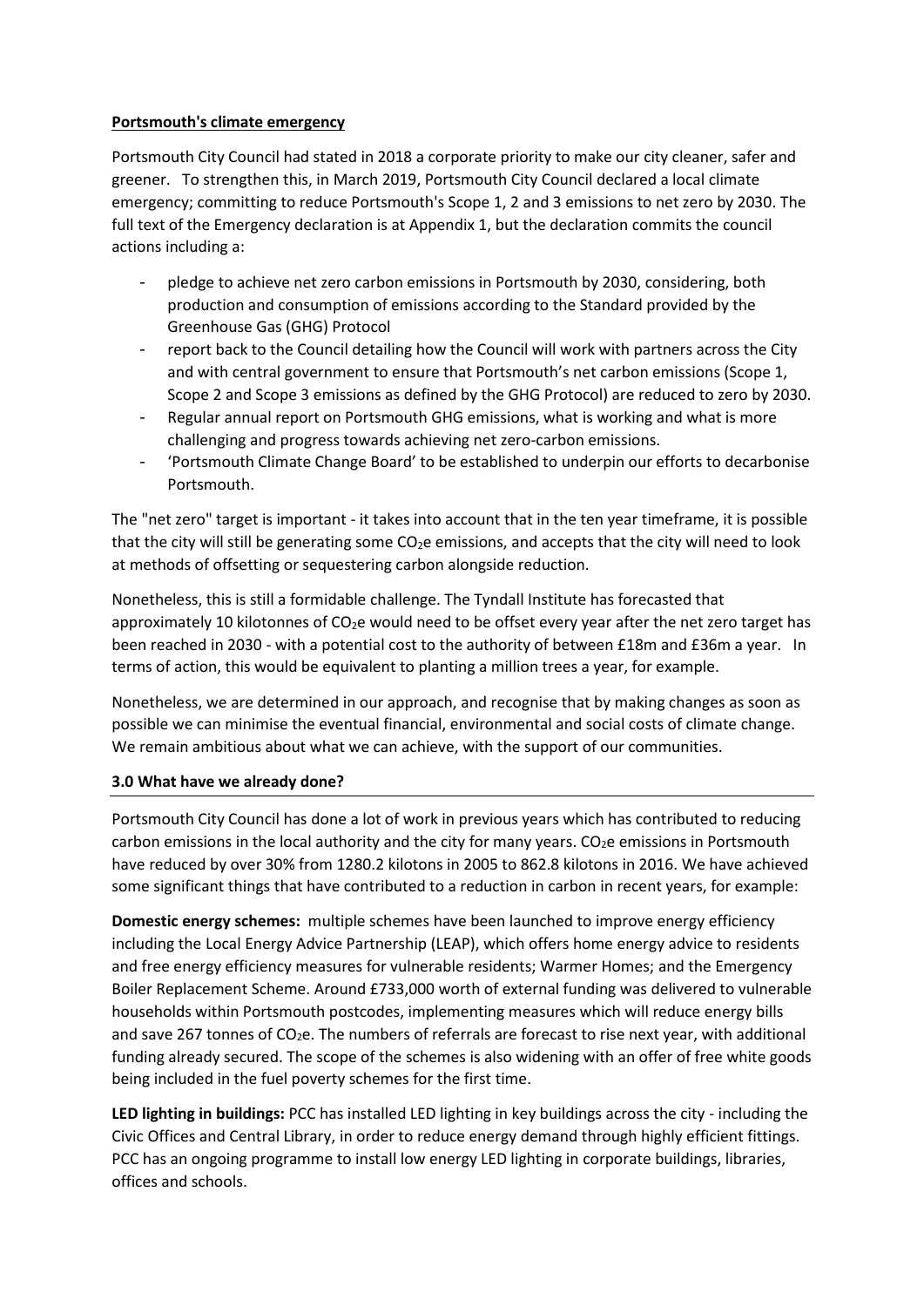**Heating systems:** PCC has an ongoing programme of installing new heating systems to buildings, which as well as highly efficient conventional gas boilers, also includes heat pumps, combined heat and power and district heating. Where systems are not due to be replaced, greater control is added to the heating, including building energy management systems. Across its social housing portfolio, PCC installs highly efficient gas boilers to replace aging, less-efficient systems.

**Insulation projects:** PCC has insulated all of its applicable social housing with loft and cavity wall insulation; which has included around 2,000 properties in the last 5 years. In private homes, PCC has enabled 70 properties in the last 12 months to receive insulation measures through application of flexible eligibility under ECO 3. PCC also installs insulation into non-domestic buildings including community centres, schools and commercial buildings.

**LED street lighting:** In 2018 Portsmouth City Council began replacing 15,000 streetlights across the city with energy-efficient LED lighting. These improvements are set to be complete within the next year and will reduce energy use by approximately 40%. The LED lighting will also require less maintenance and can be adjusted remotely, this means that certain areas can have the lights dimmed to preserve energy.

**Food waste trial:** As approximately 40% of household waste consists of food waste a new food waste disposal trial has been rolled out across parts of the city. Instead of being sent to an incinerator the food waste will be used for anaerobic digestion; the biogas produced can then be used as a fuel source and a nutrient-rich fertiliser, which is an important method for sequestering carbon.

**Electric vehicle charging :** Over the past year PCC has installed 36 EV charging points in residential streets around the city, through the 'On-street Residential Chargepoint Scheme'. This scheme uses the existing streetlights to provide electricity for vehicles in a reserved on-street parking space. There is continuing demand for residential charge points in the city, therefore the council has submitted a bid to the Office of Low Emission Vehicles to install approximately 75 additional EV charging points in the city.

**Cleaner buses:** As part of the work to improve air quality PCC was awarded £1.5 million from the government to upgrade 105 of the city's buses to the Euro VI emission standard. The more efficient engines not only improve air quality but will also reduce carbon emissions.

**Active travel:** a range of schemes to reduce the number of private vehicles on the road (and in turn reduce greenhouse gas emissions) including "Bike doctor" bike service and repair clinics, Bikeability training for children to encourage safe cycling as a means of transport to and from school, quieter cycle routes, and the Pompey Monster Walk to School Challenge.

**Portsmouth International Port:** Portsmouth International Port is aiming to become the first zeroemission operations port in the UK. Several initiatives have already been launched, such as the Trafalgar Gate Link Road to reduce traffic distance travelled; replacing all floodlights with LED floodlights (which reduced energy usage by 65%) and installing a sea water heat transfer pump to provide both heating and cooling for the new terminal building.

#### **4.0 What we're going to do next - our guiding principles**

Friends of the Earth have published a guide to actions local authorities can take on climate change. We have audited progress of the authority against these, and note that many of the opportunities have already been taken (more detail in Appendix 2).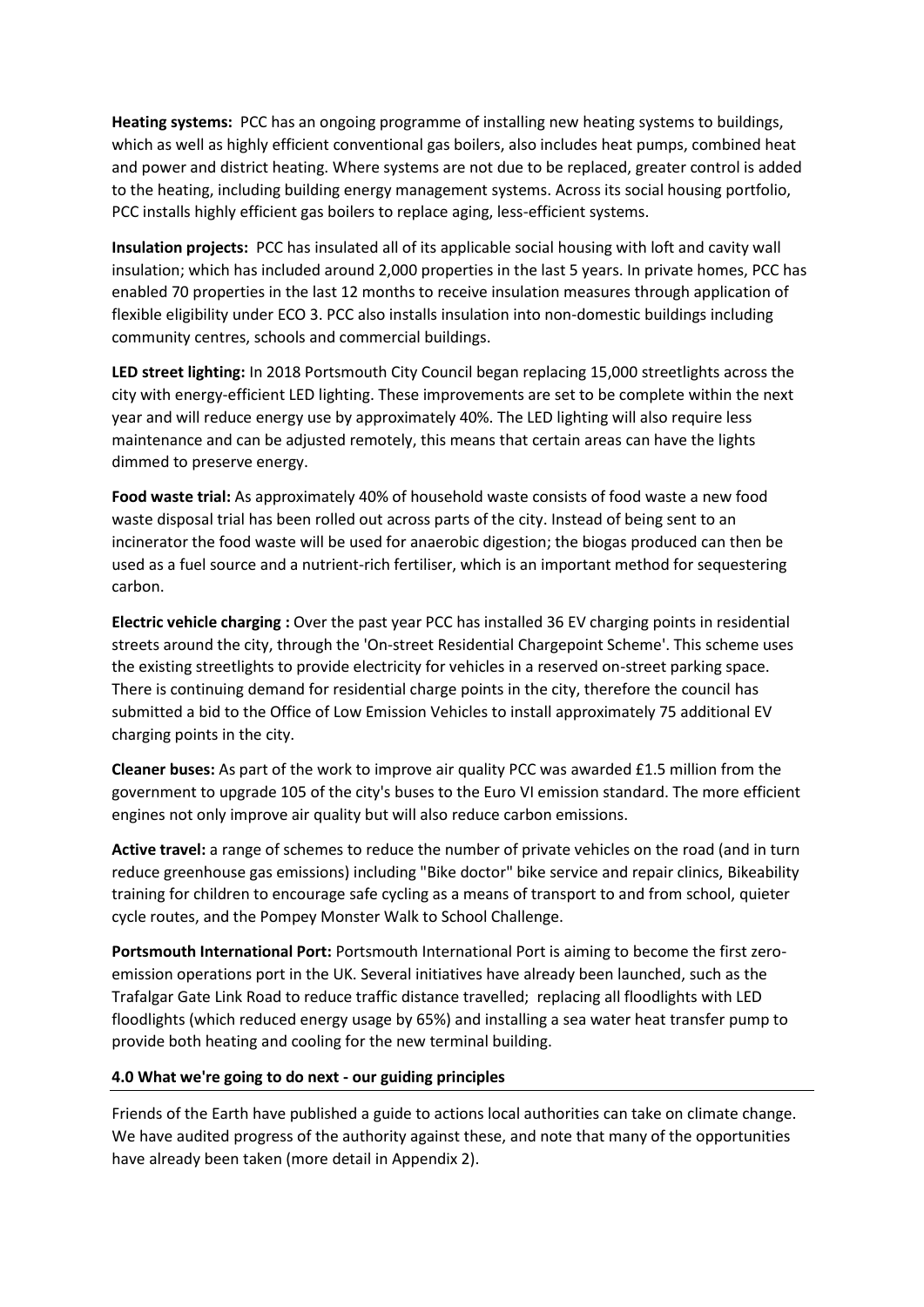However, estimates from the Carbon Trust suggest that our downward trajectory of emissions will start to plateau by 2025. This is largely because a significant proportion of reductions have arisen from grid carbon savings, which we have limited ability to influence. It is therefore clear that a business as usual approach to the issue - seeking incremental improvement as a side-benefit of other schemes - will not be sufficient. To reach the net zero carbon emission target, action will need to go much further than outlined in previous strategies.

In order to guide our approach to carbon reduction in Portsmouth City Council, we have adopted some three underlying principles:

- **The climate emergency requires clear and decisive leadership, but also needs to recognise the importance of wider citizen buy-in and engagement**
- **The authority will take a proportionate approach, focusing on the areas where we can have the most impact on emissions, but also on hearts and minds**
- **All decisions taken by the local authority will need to take into account the potential climate impact**

Understanding which activities are responsible for emissions, and what ability we have to change these, requires a framework for categorising and capturing these. Emissions are often categorised by a system of scopes. In relation to the wider city, these scopes would look at:

- Scope 1: Greenhouse Gas (GHG) emissions directly produced by the organisation
- Scope 2: GHG emissions occurring as a consequence of the organisation's use of gridsupplied electricity, heat, steam and/or cooling
- Scope 3: All other city GHG emissions that occur as a result of the organisation's activities.

This framework helps us to think about the wider sphere of influence for the organisation and our wider responsibilities and opportunities. As a local authority, the council has the ability to influence behaviour and actions outside of its owned or controlled assets, and this creates opportunities to make a change, as well as challenges in tackling factors outside of our direct control.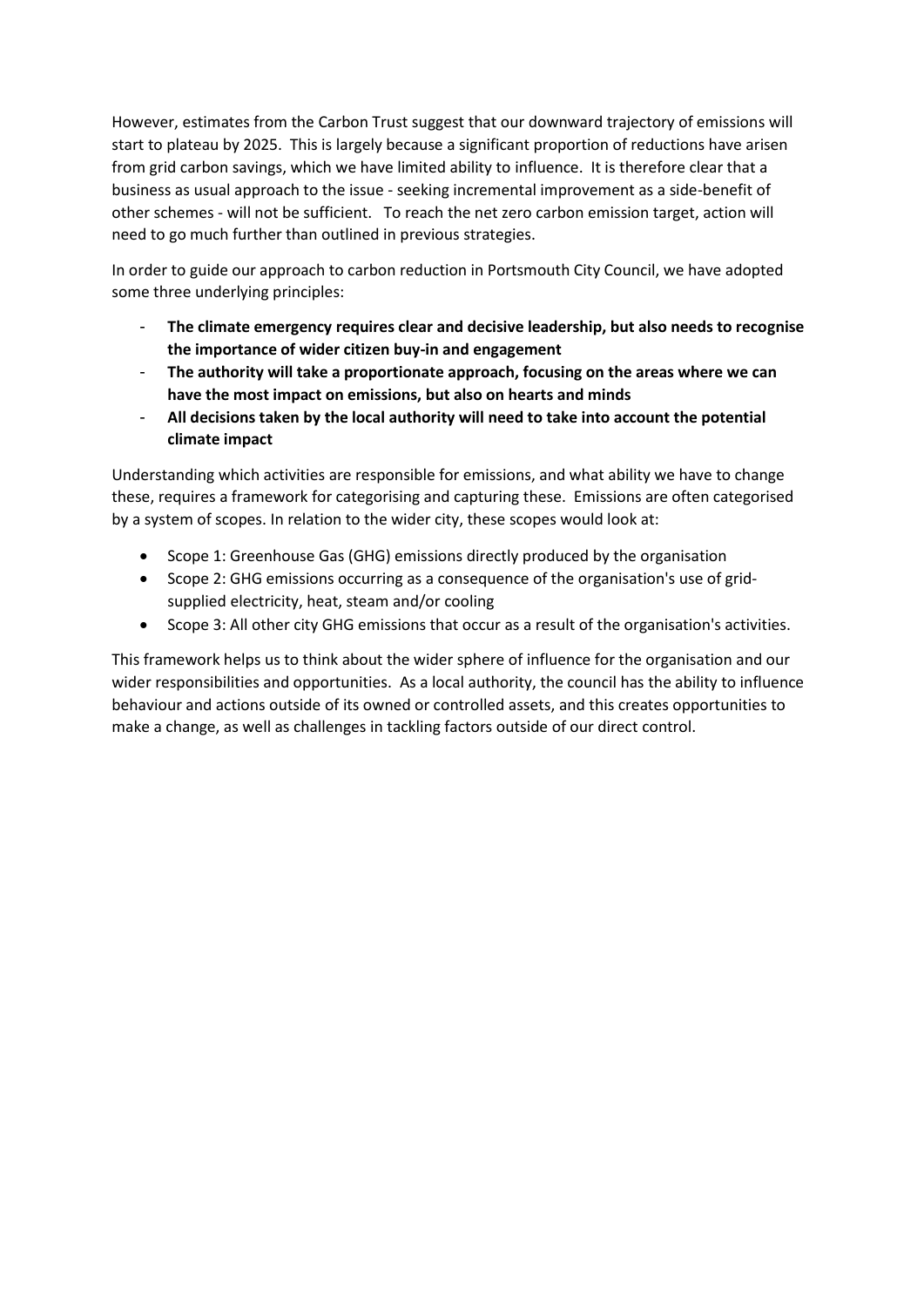

#### **5.0 Where do Portsmouth's emissions come from?**

Analysis from BEIS sets out the sectors which provide the greatest emissions to the city:

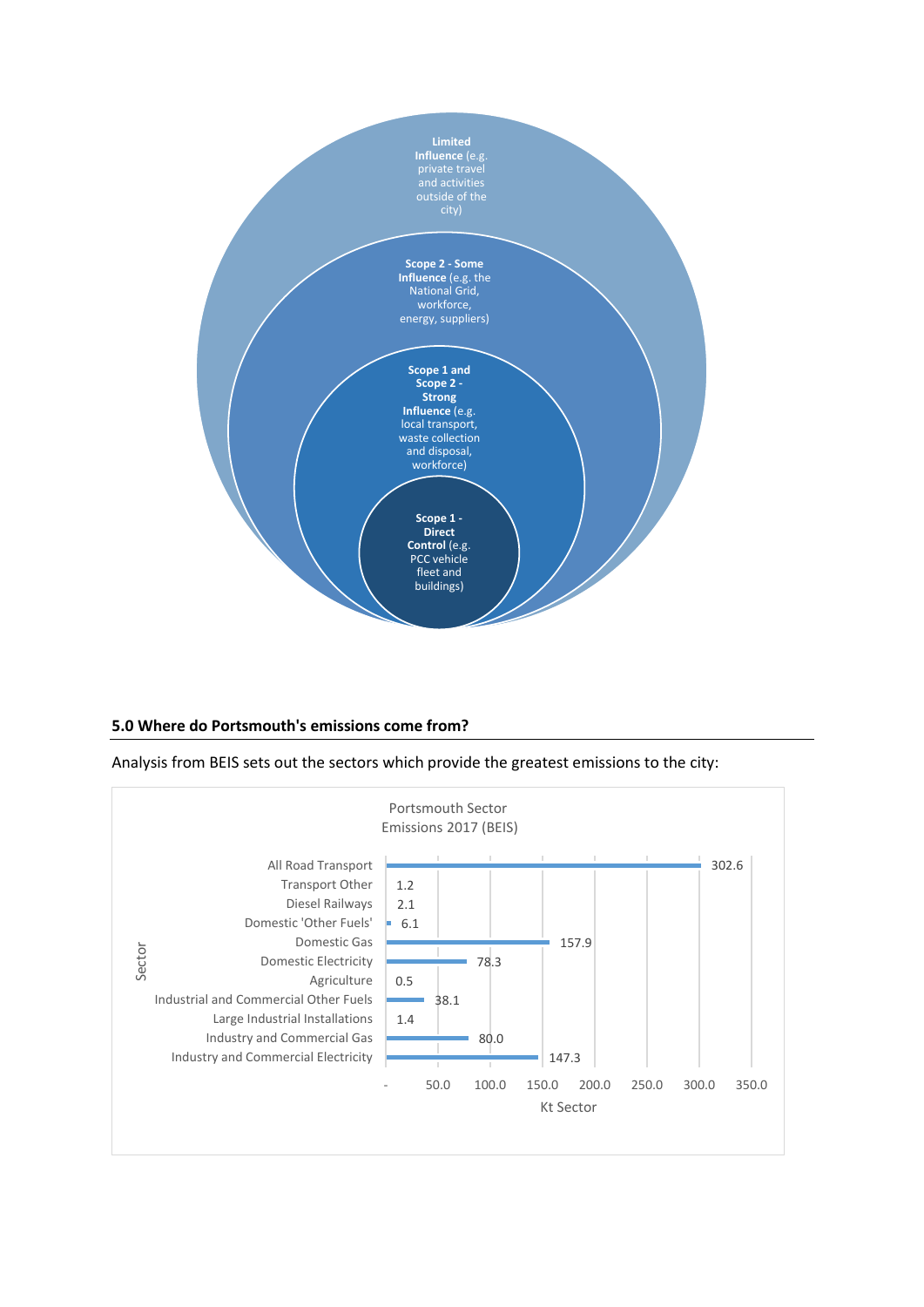This is helpful in setting priorities for action in the authority. For example, one of the most notable sectors with opportunities for improvement is transport. Around a third of the city's CO<sub>2</sub>e emissions are attributed to road transport. Portsmouth is a small city, which is densely populated, flat and has a temperate climate. There is a real opportunity for Portsmouth to prioritise walking and cycling. Considering the favourable geography, rates of cycling and walking are low, especially relative to similarly sized cities. Portsmouth is regularly ranked as one of the most dangerous places to cycle in the UK and pavements are often narrow, cluttered and obstructed by motorised vehicles. Although some additional cycle lanes have been marked, to significantly reduce carbon emissions the city's streets will need to be updated with progressive infrastructure to provide more choice to residents on how, when and where they will travel. Interventions to promote active and public transport modes reduce the reliance on the private car, reduce the environmental impact of transport, and have an essential role to play both in improving air quality and reducing carbon emissions in the city.

There are an array of other actions which can be taken to improve the environment of the city. These actions range from the planting of trees, reduction in the use of plastics and the use of alternative bio-fuels. However these actions, while correlated to climate change and the environment, are not always intrinsically linked with immediate carbon reduction.

It is important to recognise that there are specific actions which will reduce carbon emissions, and other actions which will enrich the environment, but will not make a large impact on our commitment to reducing carbon emissions. For example, planting trees will result in a net reduction in  $CO<sub>2</sub>e$ , however, this reduction will be gradual. The nature of the climate emergency means that we will need to be specific and focused on our commitment to carbon reduction.

# **6.0 Our climate priorities for action**

Portsmouth City Council currently contributes approximately 2.38% (22.48 Kt  $CO<sub>2</sub>e$ ) to the city's carbon emissions, as of the last monitoring report in 2015<sup>4</sup>. We are committed to improving this, and to address the impact of the council and its activities, we have identified some key priority areas:

- Operational resources (property, fleet and supplies)
- Energy
- Transport
- **Waste**

**.** 

- Environmental improvements (including greening)

# **Priority One - Property**

Although many of the PCC-owned buildings are ageing, efficiency improvements are constantly being considered and implemented; these efficiency improvements help to reduce energy usage and waste.

**Space utilisation:** Specialists have been commissioned to undertake an extensive study early 2020 to assess how space can be better utilised in the council's civic offices. This initiative will analyse desk usage and look at improving the utilisation of space within the building. With over 2500 registered staff members even small efficiency improvements will help to make significant carbon reductions. Importantly, by reducing the amount of office space required the building will expend less energy on heating, cooling and electricity.

<sup>4</sup> PCC Carbon Management Programme Monitoring Process 2015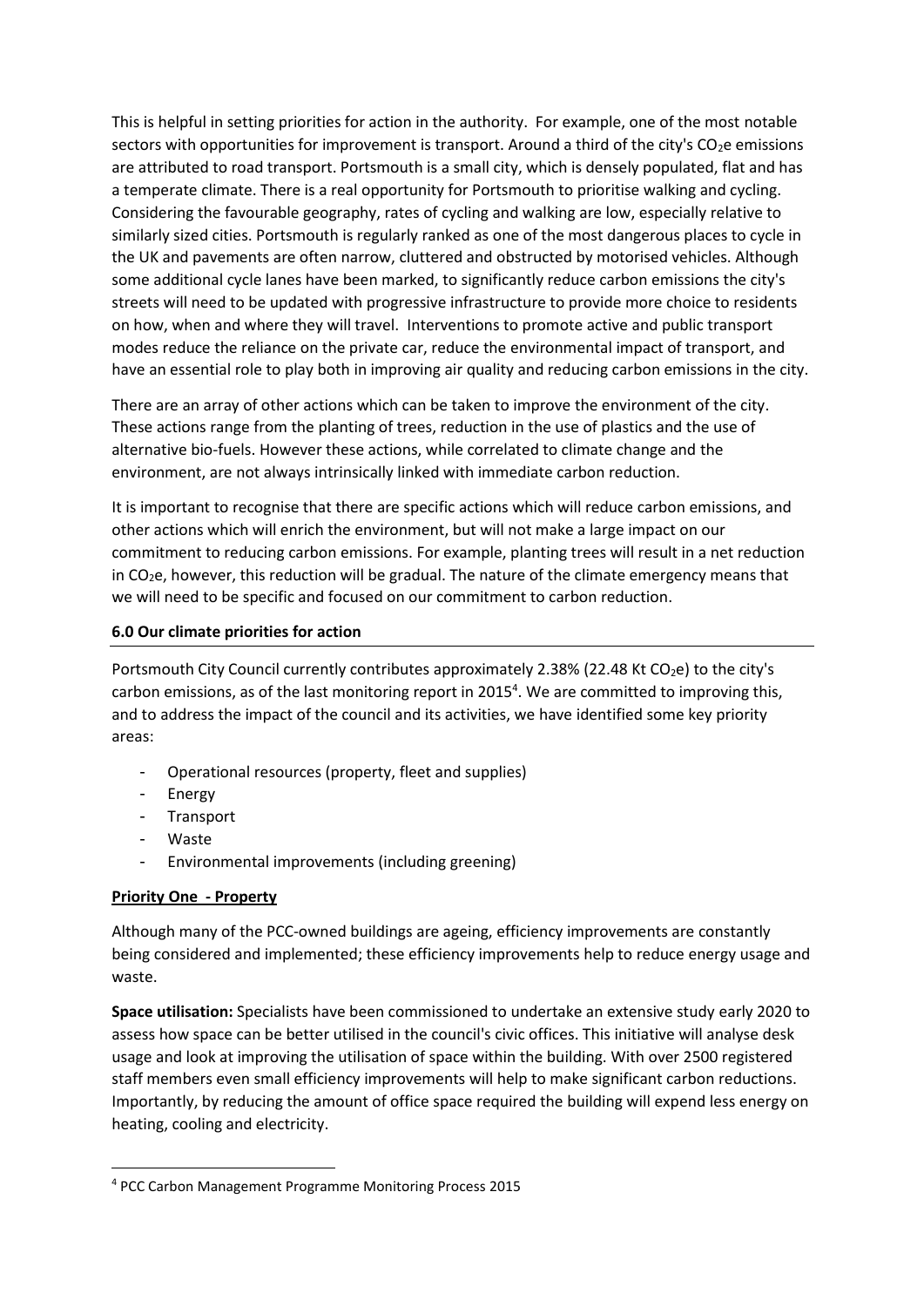**Occupancy sensors:** The use of occupancy sensors ensures that energy and electricity is not expended on empty rooms and areas of the building. To further utilise space within the civic building occupancy sensors will expanded to measure the occupancy of meeting rooms. While meeting rooms are frequently reserved, recurring meetings are often cancelled and the meeting room is left empty. By increasing the availability of meeting rooms less space will need to be dedicated to separate rooms, and consequently less energy will be wasted.

**Allocating space and air flow:** Further to improving the efficiency of meetings, how meetings take place will also be assessed. This will mean that meeting 'areas' can be provided as opposed to a fully enclosed room. By opening up the space, and reducing barriers to air flow, the heating and cooling of the building can made more efficient.

**Digital post solution:** As an organisation the council is responsible for communicating a vast amount of information to different sectors of society. The council needs to be able to do so efficiently and in ways that suit residents. A digital post system will enable the council to communicate and send information quickly and effectively using digital channels when appropriate and send postal information more efficiently. Potential benefits include reductions in paper letters sent and fewer despatch journeys to collect and deliver post.

**Waste and recycling:** PCC will be holding an audit on waste and recycling in PCC-owned buildings in early 2020. This work will look at offering the collection of food waste in the PCC civic offices. While the materials that can be recycled has been expanded at the civic offices, more information and coordination is planned to ensure that all staff members understand the process.

**Portsmouth International Port:** In line with the commitment to become the first zero-emission operations port in the UK, a range of improvements are being planned and considered. To assist in this target the Port will produce a Port Air Quality Strategy and Port Air Quality Management Plan to reduce the impact of its operation on the public. Furthermore, the Port is an active member of the Ports Energy and Carbon Savings Project. The project is made up of European ports and institutions with an aim to test and implement different technologies and methods in the field of renewable energy. This research and development continues to drive change and plans for energy reduction in the Port.

To improve air quality and reduce emissions the Port shuttle buses are aiming to become Euro 6 compliant or transitioned to zero emission vehicles. In the longer term all Light Goods vehicles, used by the Port and Portico, are planned to become electric. A green wall, and additional plant barriers, are being considered for placement around the port and port buildings. These measures will help to absorb carbon emissions and improve air quality. Remote real-time air pollutant sensors are planned for installation across the port so that improvements can be monitored and assessed to ensure progress is being made.

**Procurement and supply chain:** PCC will continue to challenge whether sustainability considerations have been taken into account on a proportionate and relevant basis looking at the nature of the contract in hand and the specific opportunities/risks that could arise. Action has already been taken via the Procurement Gateway Process which applies to all contracts with a total value of over £100k, and we will seek to develop and incorporate new must do requirements to require carbon reduction in Portsmouth into all contracts and partnership agreements so that all organisations that work with the city council have to demonstrate how they are contributing to the city's carbon reduction. We will also consider the feasibility of introducing a carbon reduction kitemark.

#### **Priority Two - Energy**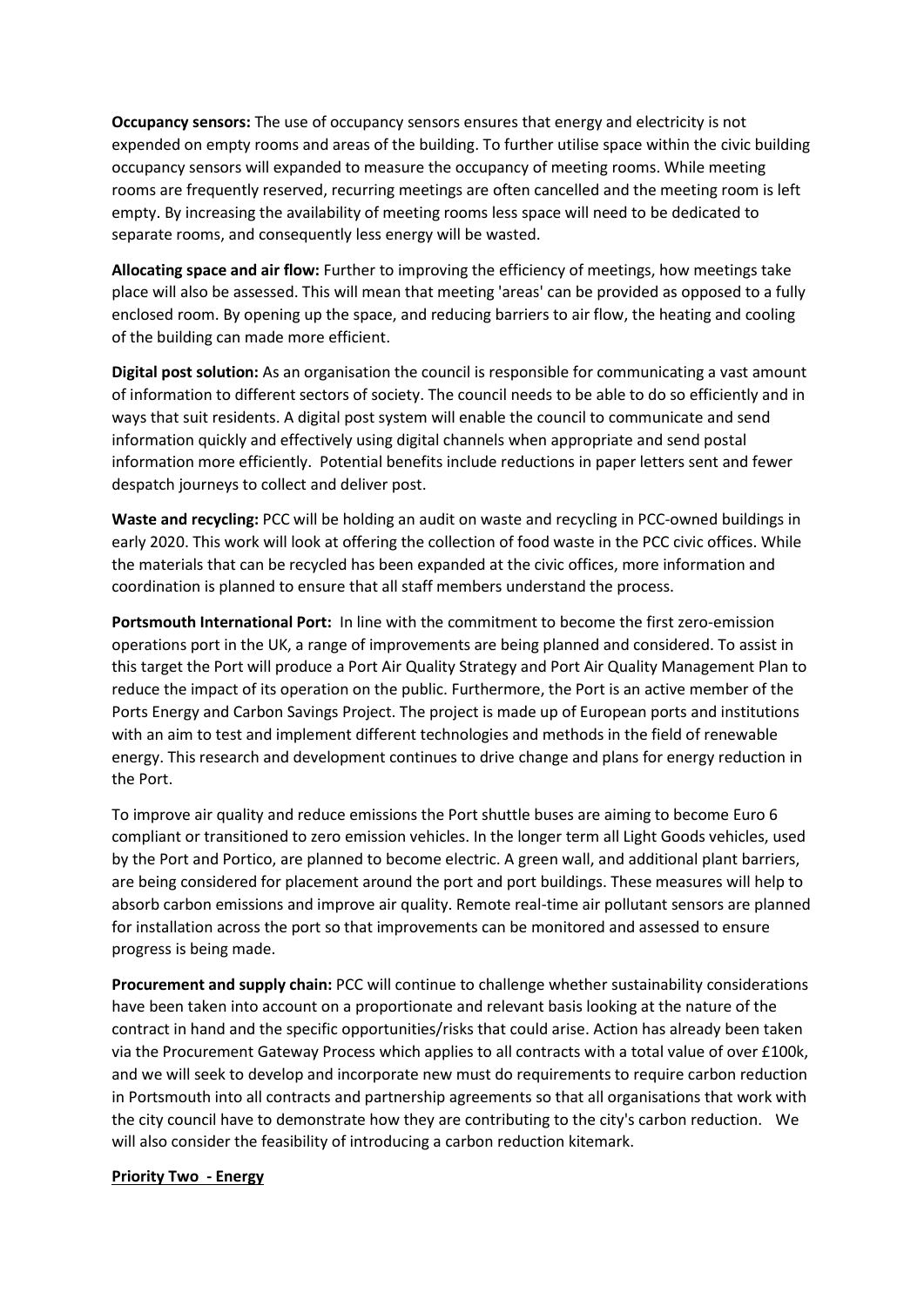**Housing:** The Energy and Water Strategy is currently being developed and will aim to ensure all homes in Portsmouth are as energy and water efficient as possible. As part of this strategy a new energy saving advice website has been launched. Switched On Portsmouth provides residents with free energy saving advice including free cavity wall and loft insulation for eligible residents. While the strategy looks to provide assistance to households struggling to pay their energy bills, this will also lead to a reduction in carbon emissions.

**Community energy: Community energy:** We will consider how we can support positive choices around energy purchase, generation and consumption in the wider community, for example, around energy generation co-operatives. Detailed options will be brought forward later in the year.

**Energy generation:** Installation of additional solar PV is planned at the Port and also on the Portico premises within the Port. This will generate more electricity to support the energy needs of the Ports daily operations. A small wind turbine generation field on the Port area has also been considered; however this is subject to planning permission and unlikely to be achieved in the near future.

# **Priority Three - Transport**

Through policy instruments like the Local Plan, Economic Development Strategy and the Local Transport Plan PCC can drive major reductions in the carbon emissions within the city. This can be achieved by prioritising sustainable transport, encouraging the development of efficient buildings and promoting green growth. Our current plans include:

**PCC transport fleet:** PCC is working on transitioning its own fleet to electric vehicles; however this will require a great deal of consideration and investment. As part of this process the logistics of EV charging is being considered. Although the city-wide EV infrastructure is being developed more charging points will need to be installed on council owned-properties. The cost of purchasing/leasing and maintaining the electric vehicles is being assessed to ensure the fleet remains efficient and reliable.

**Charging Clean Air Zone:** In October 2018 PCC were identified as one of 33 'third wave' Local Authorities issued with a ministerial direction requiring us to make improvements to air quality in the shortest possible time. Evidence studies undertaken demonstrate that non-charging measures are unlikely to deliver the level of reduction in air pollution required to achieve compliance with legal limits for nitrogen dioxide. Therefore, the council are proposing to implement a Class B Charging Clean Air Zone (CAZ) that would result in non-compliant vehicles being charged a daily fee for driving within the zone. The CAZ will cover an area to the southwest of Portsea Island and noncompliant vehicles are buses, coaches, taxi, private hire vehicles and heavy goods vehicles older than euro 6 diesel or older than euro 4 diesel. It is anticipated that the CAZ will be operation from mid-2021.

Whilst the primary purpose of the charging is to deliver improvements in air quality, it is likely to deliver the co-benefit of reducing carbon emissions in the city as the daily charge will encourage vehicles to be replaced with cleaner types and may lead to a reduction in total vehicles trips made within the zone.

**Improve sustainable transport options:** The South East Hampshire Rapid Transit (SEHRT) system, proposed through the Transforming Cities Fund, seeks to deliver a high-quality multimodal travel system which will connect communities, spread prosperity and drive up productivity in the city and wider area. The SEHRT proposes to deliver the following:

• A rapid transit network and a revised local bus network, targeting key commuting corridors;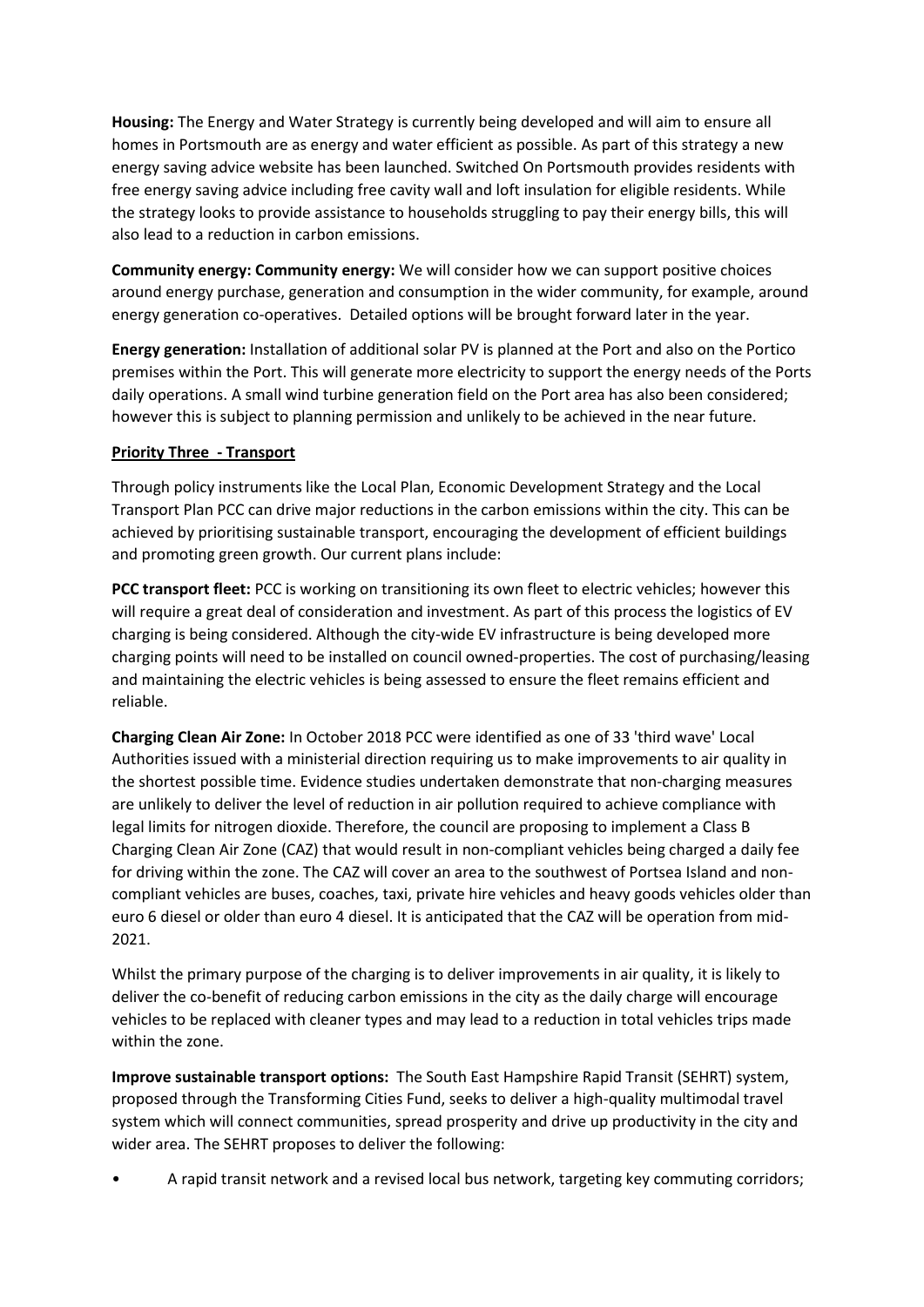- Complementary and enabling junction and corridor infrastructure schemes;
- Excellent "First / Last Mile" access to/from rapid transit stops by walking and cycling;
- Enhanced interchange schemes to optimise connectivity;
- Enhanced customer experience to encourage use, and
- Complementary policy measures to help drive mode shift.

Through this work, we will update the integrated transport strategy for the city, to support more active travel and fewer car journeys in and around the city.

**Invest in active travel infrastructure:** Portsmouth's Local Cycling and Walking Infrastructure Plan (LCWIP) is currently being developed. This will provide a strategic approach to identifying walking and cycling improvements required at the local level. The LCWIP will provide:

- Network plans for walking and cycling which identify preferred routes and core zones for further development.
- A prioritised programme of infrastructure improvements for future investment.

**Review the parking strategy for the city**: We will, as part of developing a coherent approach to transport in the city, review the Parking Strategy, to include consideration of parking charges, parking availability (including off-street parking) and the disincentivisation of commuting by car.

**Require the use of low emission buses**: Electric or low emission technology is not yet considered reliable enough for the wider public transport network, which hampers private investment, and there is not currently a sufficient EV charging network in the city to support electric buses. A bid into the Clean Air Fund has been submitted to request funding to retrofit the remaining buses and some of the most polluting coaches and minibuses that regularly operate in the city.

# **Priority Four - Waste**

**Waste:** Where possible PCC is expanding schemes to increase recycling and reduce waste across the city. The condensed nature of the city makes curb-side recycling collections logistically problematic. Therefore community based recycling points are being improved and developed across the city, this includes the replacement of 50 recycling containers which will be deployed across the city in 2020.

The expansion of the food waste trial is also being reviewed, although any expansion will be subject to national and local capacity to process food waste. As part of this project PCC is looking at how food waste can be used for anaerobic digestion in the local area.

# **Priority Five - Environmental improvement**

**Planning:** The Council is currently in the process of developing a new Local Plan for the city. The Local Plan will set the planning policies for new development in Portsmouth going forwards addressing various topics including housing, employment, the natural environment and transport. It will also be an important means of ensuring that new development addresses the challenge of climate change. With regard to securing emissions reductions and mitigating climate change, policies are being formulated that aim to bring about substantial reductions in carbon emissions in new development, equally policies are being developed to help adapt to climate change and reduce climate risk in new development.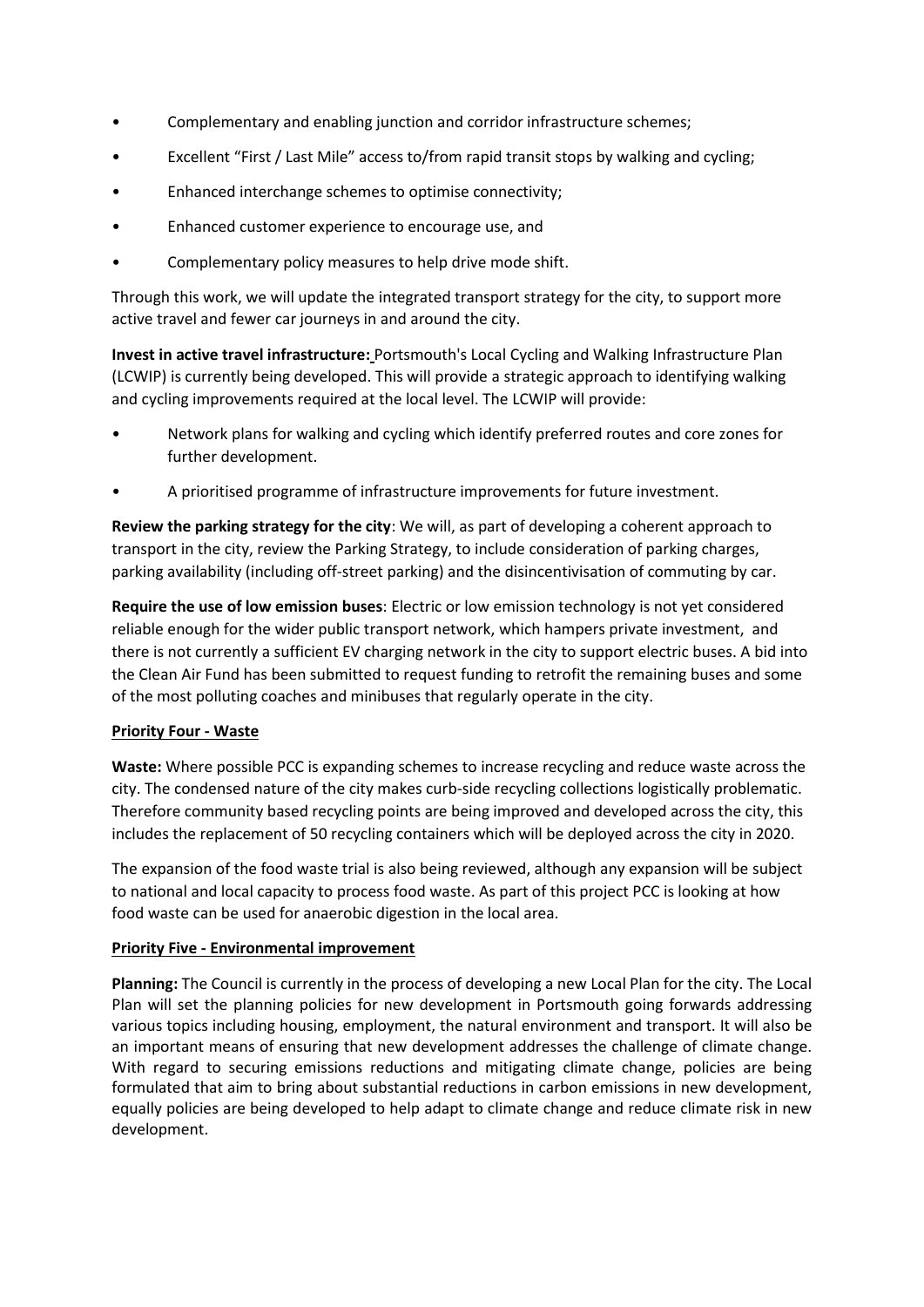Future rounds of consultation in 2020 will provide the opportunity to comment on the emerging document as it progresses towards submission and adoption. This will include opportunities to comment on draft policies and the Council will welcome feedback in order to help shape and strengthen that document. Details on the Local Plan timeline can be found on the website.

**Greening:** The council is committed to greening the city to support carbon reduction and other objectives such as air quality and broad environmental improvement, including supporting biodiversity and helping the city adapt to climate change. So we will bring forward a resourced strategy that starts to move towards this in early 2020.

# **7.0 Further opportunities and ambitions**

Across the breadth of the council's activities, opportunities that will be considered in the coming months, and reflected in the next strategy refresh are:

- Transition of own fleet to electric vehicles this will require significantly more EV infrastructure
- Encouraging service providers to decarbonise their vehicles, through regulation and incentivisation
- Consider changes to the bus service in the city
- Further retro-fitting of council-owned properties with high levels of insulation this would require significant investment
- Expand PV installation
- Drive more efficient housing being built through planning policy
- Increase the frequency and reach of the park and ride service a consultation on options will begin soon.
- Subsidise renewable energy projects
- Provide funding and support to local residents to encourage renewable energy installation.
- Implement a trusted installer framework to prioritise service providers that have made progress in decarbonising their business actions.
- Require deliveries to made by electric vehicles
- Fossil fuel divestment the council has limited control over the pensions fund due to the multi-agency ownership. PCC can influence the operators of the fund through coordinated pressure with other councils and organisations which contribute to the pension fund.

PCC has a great deal of influence over the entire cities emissions, however it cannot force change on all businesses and groups in the city. The council will need to use its position to influence behaviour and priorities. As an authoritative voice the messaging of the council can lead to real changes. The council is well placed to provide a platform for support and guidance for residents, businesses and groups in the city looking to reduce their emissions and address the climate emergency.

We know that success will be incumbent on wider behaviour changes. Sustained reductions in carbon will only be achieved if there is fundamental change in many habits that have been adopted over many years. Behaviours are influenced by lots of factors - culture and upbringing, attitudes, education and awareness, personal motivation and peer pressure are all examples of why people do certain things in certain ways.

There are many external and hard to measure activities which the council will have limited influence over. These are generally considered to be Scope 3 activities; these can include aviation use by residents, purchasing of goods manufactured outside of the city and the disposal of waste outside of the city. Reduction in these emissions will largely be achieved through communication with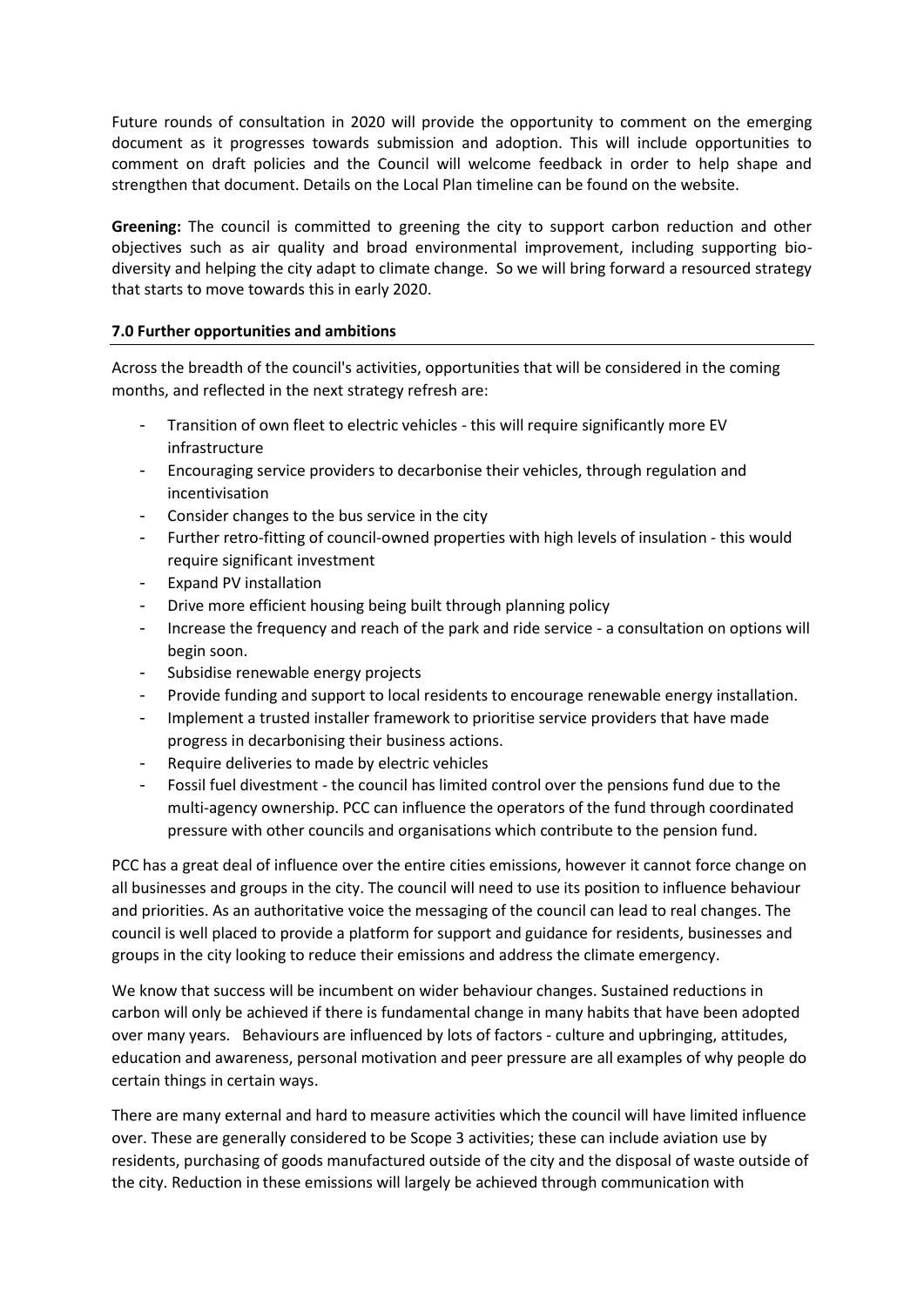residents; e.g., to buy locally sourced low carbon products or adopt carbon-positive behaviours. This is an area where we will seek to activate residents through the citywide Climate Change Board.

This multi-agency board will take responsibility for developing a citywide response to the climate emergency, and is chaired independently of the local authority by a representative from the University of Portsmouth. The Board, with support from all agencies involved, will lead for the city on issues such as community engagement and lobbying government. This is an exciting development and will ensure that there is energy and momentum behind the climate efforts in the city. The Terms of Reference for the Board are attached as Appendix 3.

The Board is a hugely important means by which we can ensure that all parts of the community residents, businesses, children and young people for example - can have a voice and influence what is happening in the city. Over the coming months, the authority will be working, as an integral member of the Board, to bring forward a wider strategy for engaging across the city and a programme of events, including a dedicated Children's Week of Climate Action in the Summer term.

The city Climate Change Board will also present progress to the Cabinet Member on an annual basis.

#### **8.0 Next steps**

Alongside the steps outlined already, we will also undertake the following actions in support of our strategic aim to reach net zero carbon by 2030:

**Conduct a full carbon audit of PCC:** The council will need to conduct a full carbon audit of its all of its assets, operations, processes and suppliers. While high level data is available it will be more useful if data was provided by each directorate. To assist in this an audit process will be developed through a standardised framework. The framework will be completed by March 2020 and will inform the refreshed carbon plan to be published in mid-2020. The PCC audit will also link to citywide work commissioned through the Climate Action Board.

**Fully assess PCC's proposed actions and prioritise according to impact:** While the GHG Protocol Scoping system is very helpful in measuring emissions it will be prudent prioritise actions that are controllable and will have the highest impact. PCC will be assisted in this work by Local Partnerships early in 2020.

**Establish a PCC climate emergency working group and system of Carbon Champions:** The farreaching action and changes required will need to cross-directorate communication and support. To further coordinate PCC's strategy a working group will be established to share information and procedures to enact carbon emission reductions. This will meet in February 2020.

**Ensure all of the council's decisions consider climate change and carbon emissions :** If progress is to be made all decisions will need to reduce or at least not increase carbon emissions in the city. This process is being considered through the integrated impact assessment and can be further developed through a carbon budgeting system. The new assessment process will roll-out in early 2020 and be reviewed to take account of learning from early assessments in April 2020.

**Develop a rigorous marketing and behaviour change plan:** While PCC can drive change through procedure and policies, city-wide behaviour change will also need to follow. Creating a cultural and behavioural shift will be a difficult and important task. Therefore a measurable and targeted behavioural change action plan will need to be enacted and followed.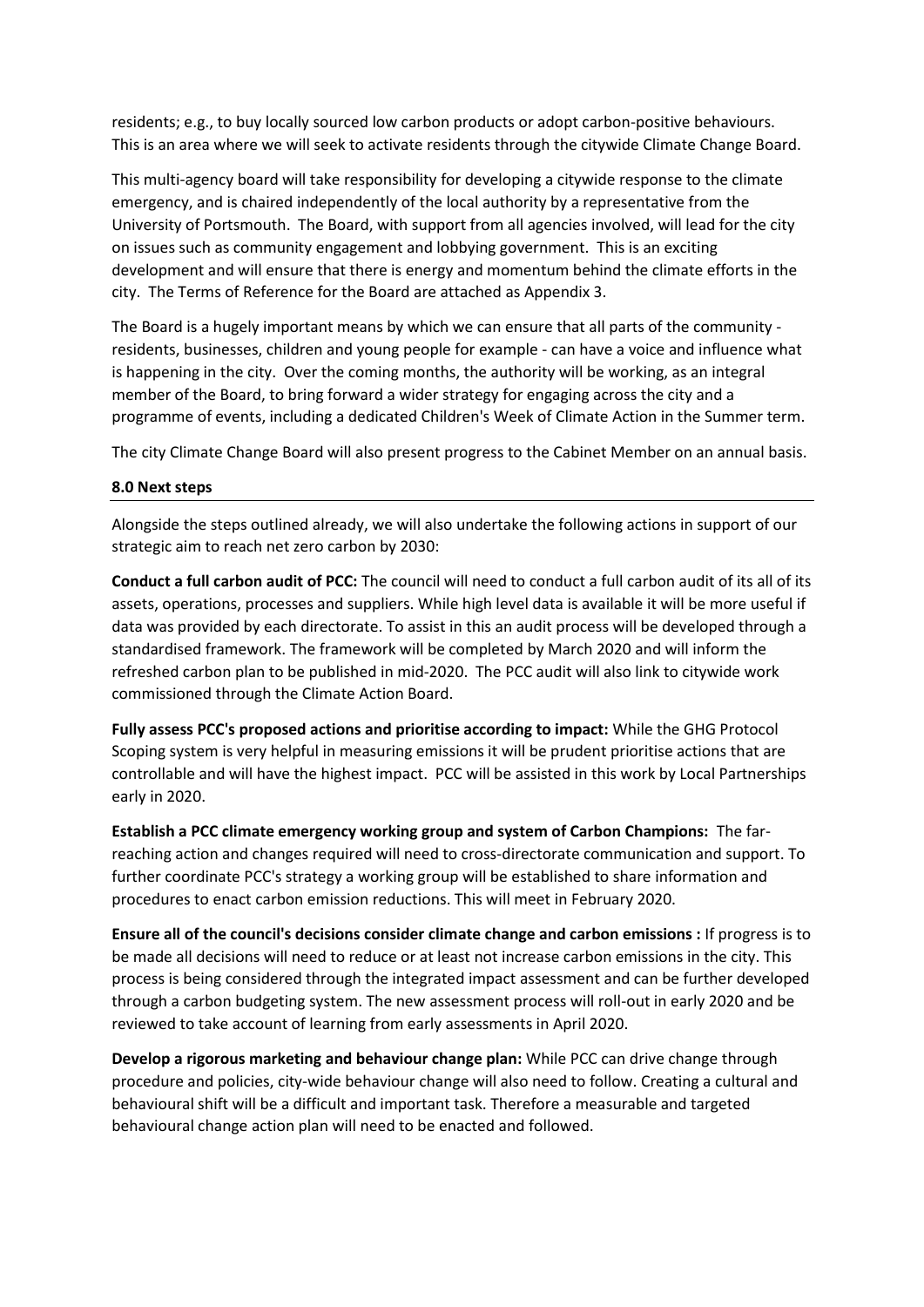#### **Our steps to net zero carbon by 2030:**

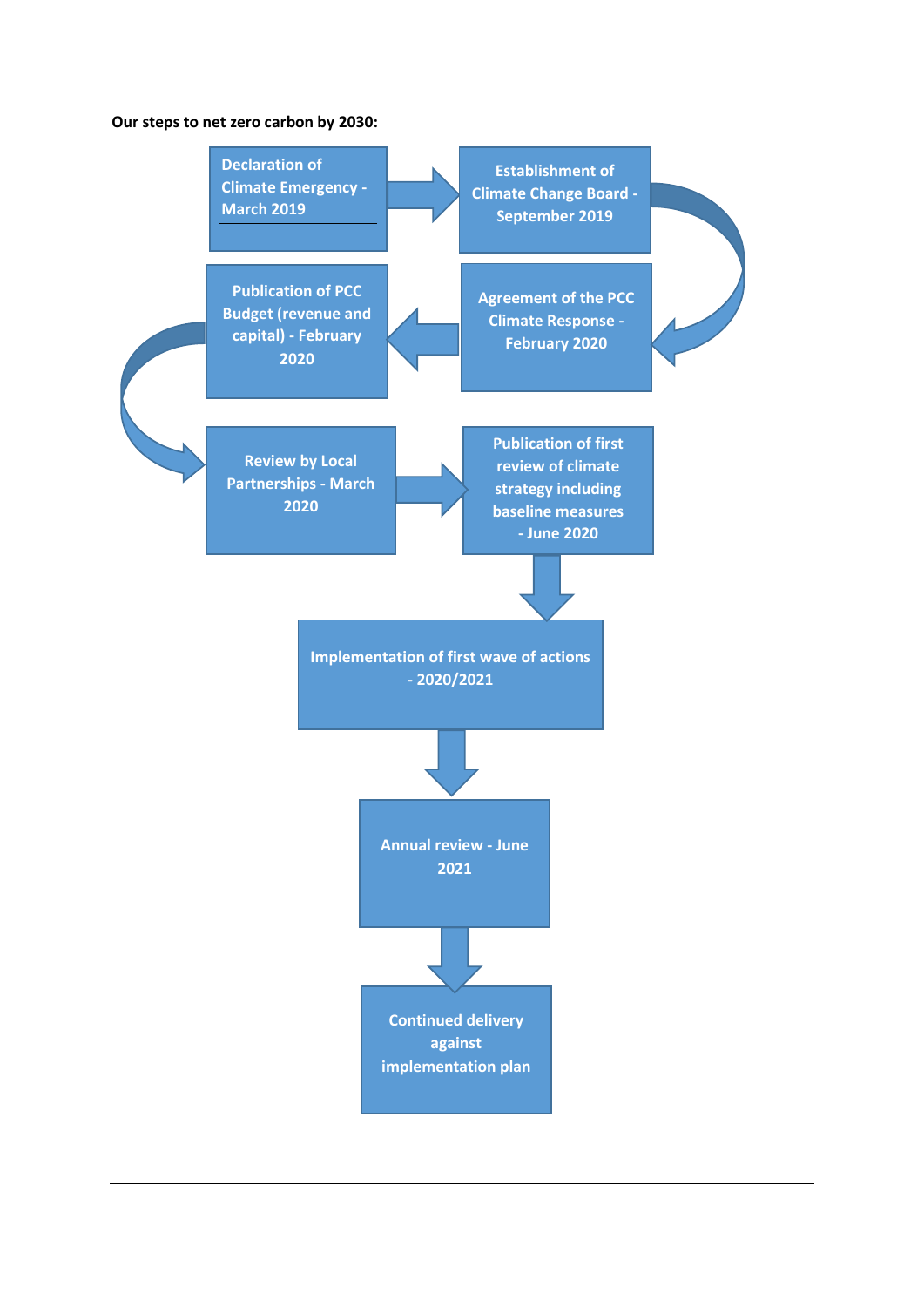#### **9.0 Governance and resources**

While Scope 1 and 2 emissions data has been recorded on the council's estate and operations, there has not been a rigorous carbon emission report since 2015. This will be introduced again for 2019/20 as part of the council's commitment to tackling climate change, and will form our baseline for future years.

It will be important to fully audit and report on all emissions for all directorates. This will determine the council's greatest emitters and which directorates can make more changes to reduce emissions. From this starting point future decisions can be balanced against current emission levels and how they will impact this level.

It will also be important to fully understand the financial cost incurred to reach net zero by 2030. The Council will need to budget for specific actions to reduce carbon emissions, as an objective in its own right. The council will need to consider how each decision will either contribute to, or deduct from, the city's limited carbon budget.

Progress against the climate change strategy will be reported on a quarterly basis to the Cabinet member for Environment and Climate Change, with an annual carbon report presented to Cabinet.

In order to progress this strategy, the administration have granted £40,000 for a year to support a post to develop the strategy and reporting frameworks and support to the developing Climate Change Board. There is also a small budget available for awareness raising action.

#### **10.0 Adaptation**

Portsmouth is particularly exposed to flooding, storms, rainfall and rises in sea level. We live on a small and exposed island; the city is severely limited in its ability to abandon and relocate areas at risk to flooding. The city is not only threatened by rising sea levels but also surface water flooding from increased rain fall. Carbon induced climate change is directly linked to the increased threat of flooding in the city. The changes in the climate are already having an impact now and, unless carbon emissions are significantly reduced, the threat of flooding will continue to increase in the future.

The flood defences being built around Portsea Island will go a long way in defending the city against flooding. However, it is worth noting these flood defences are only going to be effective if long-term global CO2e emissions do not continue to increase. It is therefore of particular interest for the city to do everything possible to ensure that the global temperature does not exceed 2°C.

As the effects of climate change are already being felt, and are likely to intensify in the future, the council will need to ensure that the city adapts to a changing climate. These measures can include increasing tree coverage to provide shade and defence against flooding. However, while action can be taken to prepare for immediate threats the interconnected and chaotic nature of the climate means that there will be various unknowable risks in the future. Future risks will need to be constantly re-evaluated based on the latest science to ensure that the city is fully prepared.

Significant steps towards adaptation underway include:

#### Southsea Coastal Scheme

The Southsea Coastal Scheme is responsible for delivering new flood defences along 4.5km of seafront, from Old Portsmouth to Eastney. Their aim is to create new defences that embrace everything we all love about the seafront, whilst reducing the risk of flooding to over 8000 homes and 700 businesses in Southsea for the next century.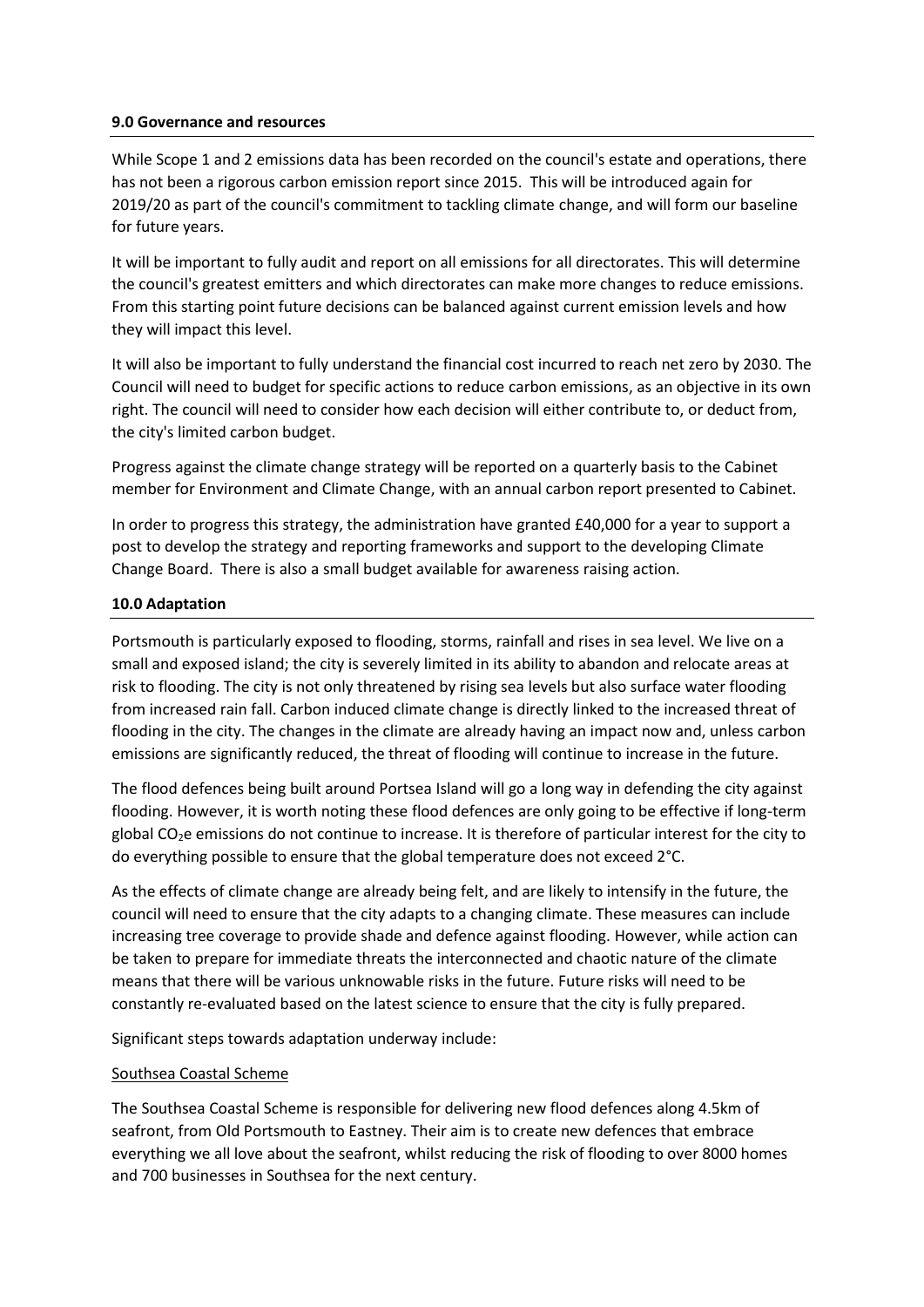# North Portsea Island Scheme

The North Portsea Island Scheme covers 8.4km of coastline from Tipner through to Milton. Most of the area is low-lying and many of the current coastal defences are approaching the end of their effective lives. The new scheme is designed increase the standard of protection against flooding reducing the risk of coastal flooding to one of the highest in the country, helping to protect 4200 properties and 500 businesses in the area.

# Eastern Solent Coastal Partnership

The Eastern Solent Coastal Partnership seeks to reduce the risk of coastal flooding and erosion to people, the developed and natural environment by encouraging the provision of technically, environmentally and economically sustainable coastal defence and protection measures.

# Surface Water Management Plan

The Surface Water Management Plan details surface water flooding issues on a local level, primarily concerning the health, safety and wellbeing of Portsmouth residents and businesses. The Surface Water Management Plan has allowed the council to identify and prioritise the areas at greatest risk.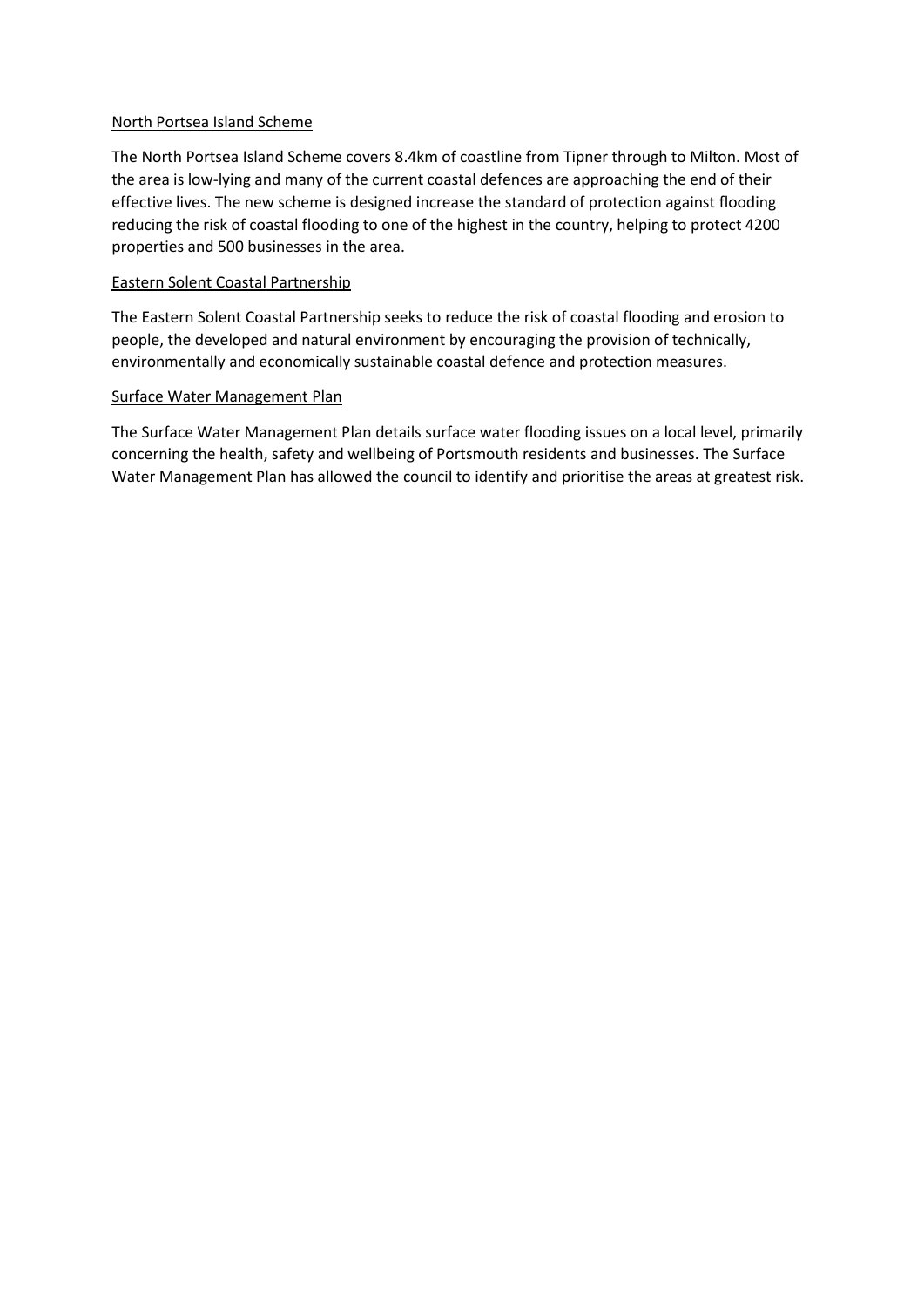#### HOW EVERYTHING FITS TOGETHER

Make Portsmouth a place that is fairer for everyone: a city where the council works together with thriving communities to put people at the heart of everything we do.

# Make Our City Cleaner, Safer and Greener



| <b>Climate Emergency</b>                      |                                                                             |                           |                                    |                         |                                |            |
|-----------------------------------------------|-----------------------------------------------------------------------------|---------------------------|------------------------------------|-------------------------|--------------------------------|------------|
|                                               | $^{\prime}$ Local Transport Plan <b>  E</b> nergy and Water at Home $\vert$ | Air Quality Local Plan    | South East Hampshire Rapid Transit | Cough Cough Engine Off  | Citizens' Assembly             | Local Plan |
| Local Cycling and Walking Infrastructure Plan |                                                                             | Carbon Reduction Strategy | Integrated Impact Assessment       | Southsea Coastal Scheme | Portsmouth Port Carbon Neutral |            |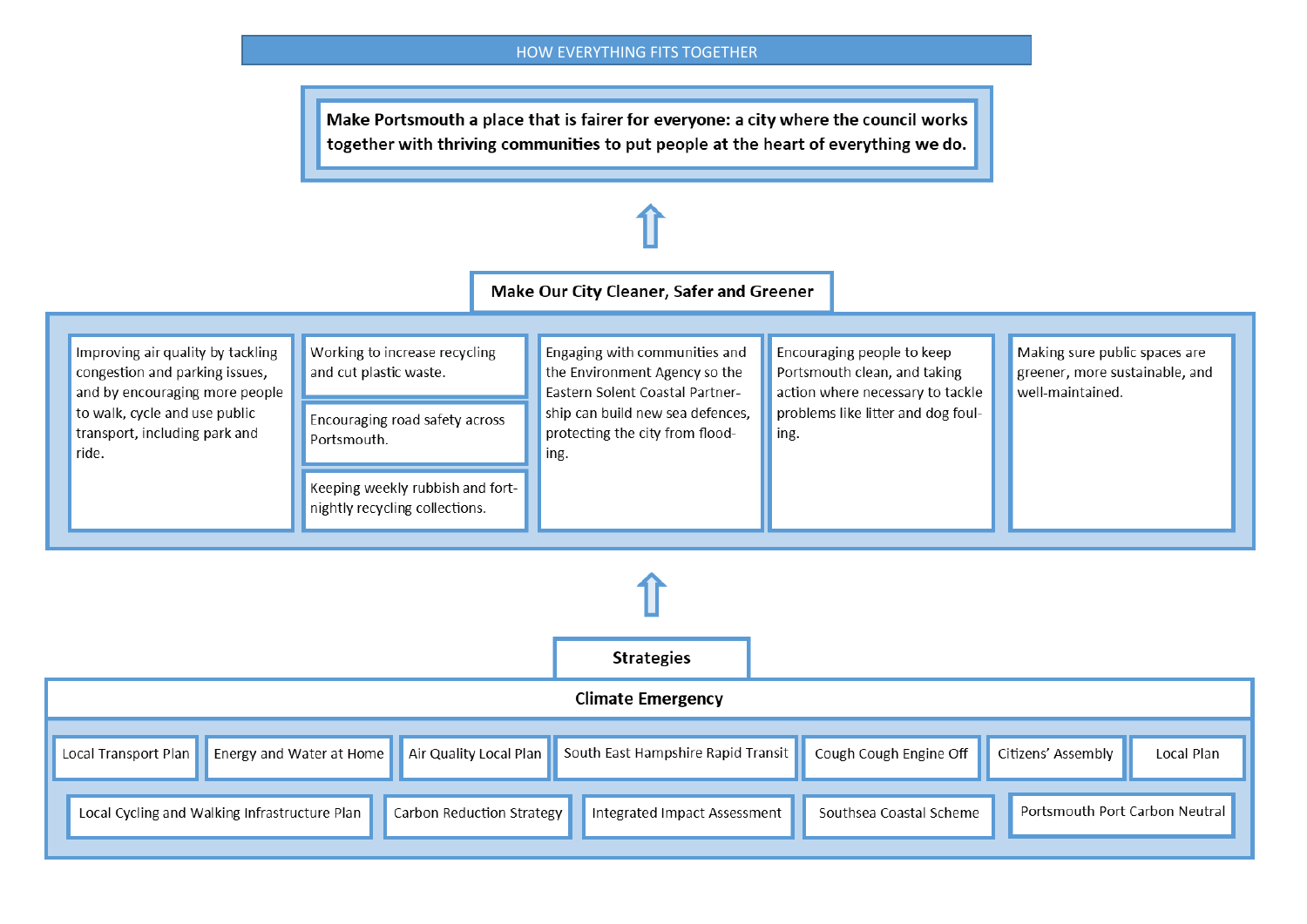# **Appendix 1: Notice of Motion (extract from Council minutes)**

#### **Proposal to Declare a Climate Emergency in Portsmouth**

It was agreed that this would be debated today.

It was proposed by Councillor Judith Smyth seconded by Councillor Thomas Coles

1

That Notice of Motion a) as set out on the agenda be adopted.

Following debate, upon being put to the vote notice of motion a) as set out on the agenda was adopted.

**RESOLVED that the following notice of motion be adopted.**

**"We are in the middle of a climate emergency which poses a threat to our health, our planet and our children's and grandchildren's future. (Sadiq Khan London Mayor)** 

**The UK exceeded the scientifically agreed safe level of CO2 in the atmosphere (350ppm) sometime in the late 1990s. Since then we have been gambling with the lives of future generations and other species. Today we have reached the point where, even if we stopped all production of fossil fuelled cars, buses, trains, ships and planes and built no more gas or coal power stations, we would still only have a 64% chance of keeping below the 1.5°C target agreed in Paris in 2015. <sup>5</sup> <sup>6</sup> <sup>7</sup> <sup>8</sup>**

**In Portsmouth we have very high levels of air pollution on some streets where people live, cycle and walk exposing people to dangerous chemicals. Children are particularly vulnerable. We have also had several breaches to sea defences and are vulnerable to flooding.** 

**48 UK local authorities have declared a climate emergency including Cornwall, the Forest of Dean, Bristol, Lambeth, Nottingham, Lancaster, Brighton and Hove, and Milton Keynes <sup>9</sup> . 72 cities around** 

<sup>6</sup> Hansen J, Kharecha P, Sato M, Masson-Delmotte V, Ackerman F, Beerling DJ, *et al*. (2013) *Assessing "Dangerous Climate Change": Required Reduction of Carbon Emissions to Protect Young People, Future Generations and Nature*. PLoS ONE 8(12): e81648.

7 IPCC, (2018) *Global Warming of 1.5°C. An IPCC Special Report on the impacts of global warming of 1.5°C above pre-industrial levels and related global greenhouse gas emission pathways, in the context of strengthening the global response to the threat of climate change, sustainable development, and efforts to eradicate poverty* [Masson-Delmotte, V., P. Zhai, H.-O. Pörtner, D. Roberts, J. Skea, P.R. Shukla, A. Pirani, Moufouma-Okia, C. Péan, R. Pidcock, S. Connors, J.B.R. Matthews, Y. Chen, X. Zhou, M.I. Gomis, E. Lonnoy, Maycock, M. Tignor, and T. Waterfield (eds.)]. *World Meteorological Organization, Geneva, Switzerland, 32 pp.*

<sup>8</sup> Campaign against Climate Change. (2019). *Councils declaring climate emergency: new hope for climate action?*, from https://www.campaigncc.org/councils\_climate\_emergency

<sup>9</sup> C40 Cities. (2019). *Deadline 2020*., from https://www.c40.org/other/deadline-2020

<sup>5</sup> Hansen J, Sato M, Kharecha P, Beerling D, Berner R, *et al*. (2008) *Target Atmospheric CO2: Where Should Humanity Aim?* The Open Atmospheric Science Journal 2: 217–231.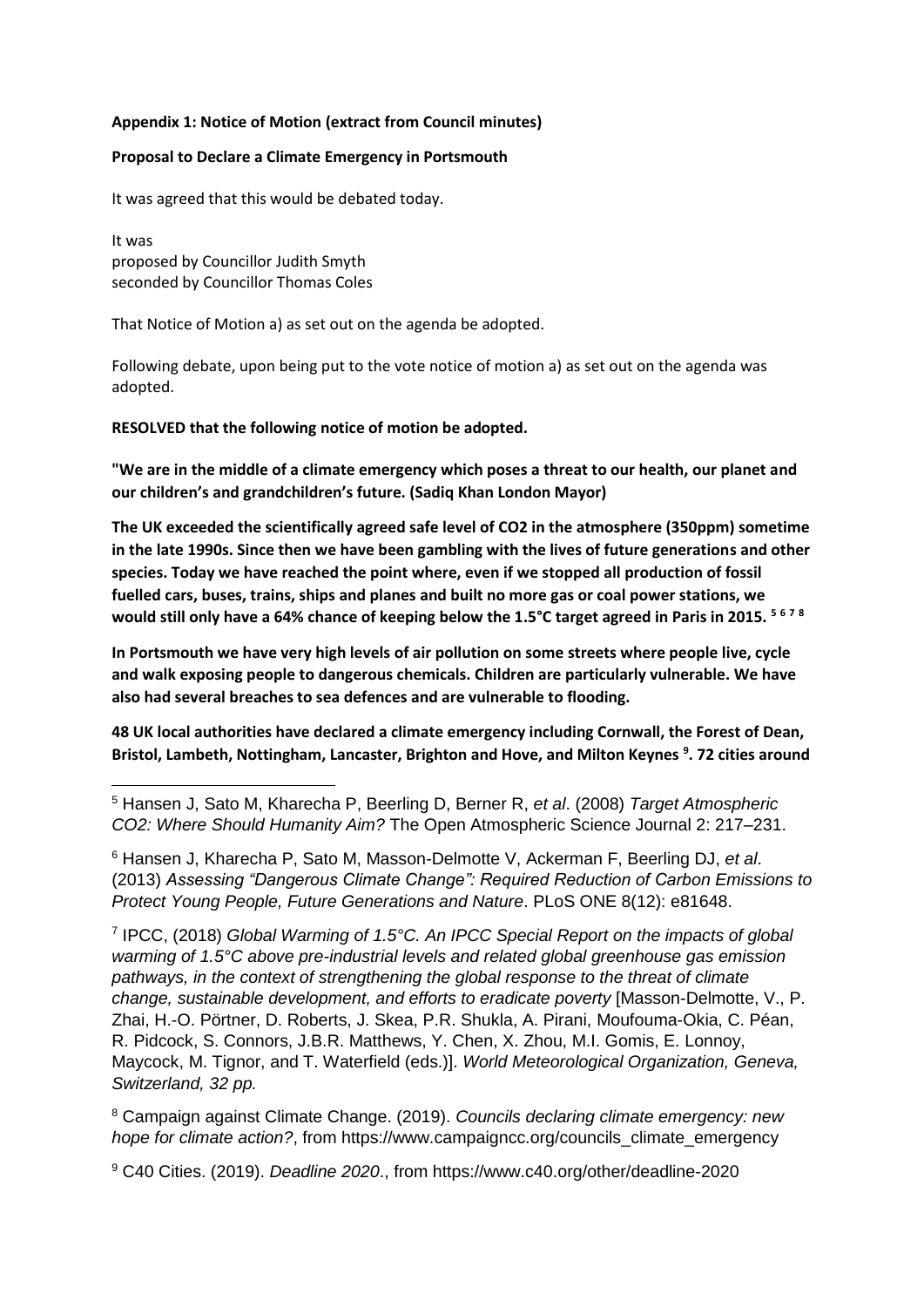**the world have also declared a climate emergency committing resources to address this emergency <sup>10</sup> .**

**A climate emergency declared by a local authority can be a powerful catalyst for community wide action when paired with a clear action plan. There is no time to waste if we are to avoid the consequences of a rise in global warming above 1.5°C.**

**We propose that Portsmouth City council asks the Cabinet to Declare a Climate emergency to give a compelling lead to citizens, businesses and other partners of the urgency to reduce our carbon footprint to zero by 2030.** 

**Portsmouth City council has started this journey. CO<sup>2</sup> emissions in Portsmouth have reduced from 1243.5 kilotons in 2005 to 817.9 kilotons in 2016 and the City council has recognised that to avoid the worst impacts of climate change further reductions are needed. <sup>11</sup> <sup>12</sup> Several separate initiatives are underway. For example, electric car charging points, tree planting, investment in the new plastics recycling plant required to recycle more plastics jointly with Hampshire and Southampton by constructing a new Integra plant and the 'cough, cough' campaign together with reduction of carbon footprint of council premises and services.** 

**However, this is somewhat disjointed and too slow. What is needed is action. Working with local business and other partners we need to develop and agree an ambitious city-wide strategy and clear action plans leading to rapid action which is openly monitored, well led and well governed. We need to enthuse and involve citizens, including young people, in generating ideas and support for green policies, plans and action. We can lead the way as a Green City.** 

**Portsmouth City council will ask the Cabinet to:** 

**1. Declare a 'Climate Emergency' then ask partners to sign up including local business, schools and community groups.**

**2. Pledge to achieve net zero carbon emissions in the Portsmouth by 2030, considering, both production and consumption of emissions according to the Standard provided by the Greenhouse Gas (GHG) Protocol <sup>6</sup> .**

**3. Require the Leader of the Council to report back to the Council within six months with an action plan, detailing how the Council will work with partners across the City and with central government to ensure that Portsmouth's net carbon emissions (Scope 1, Scope 2 and Scope 3 emissions as defined by the GHG Protocol) are reduced to zero by 2030.**

**<sup>.</sup>** <sup>10</sup> Greenhouse Gas Protocol. (2019). *GHG Protocol Corporate Accounting and Reporting Standard.* [Bhatia, P., Cummis, C., Brown, A., Rich, D., Drauker, L., Lahd, H.] *Greenhouse Gas Protocol, Washington, USA.*

<sup>11</sup> Department for Business, Energy and Industrial Strategy. (2018) *Local Authority Carbon Dioxide Emissions Estimates 2016*. London: Department for Business, Energy and Industrial Strategy.

<sup>12</sup> Portsmouth City Council. (2019). *Climate change - Portsmouth's priorities*., from https://www.portsmouth.gov.uk/ext/environment/green-living/climate-change---portsmouths**priorities**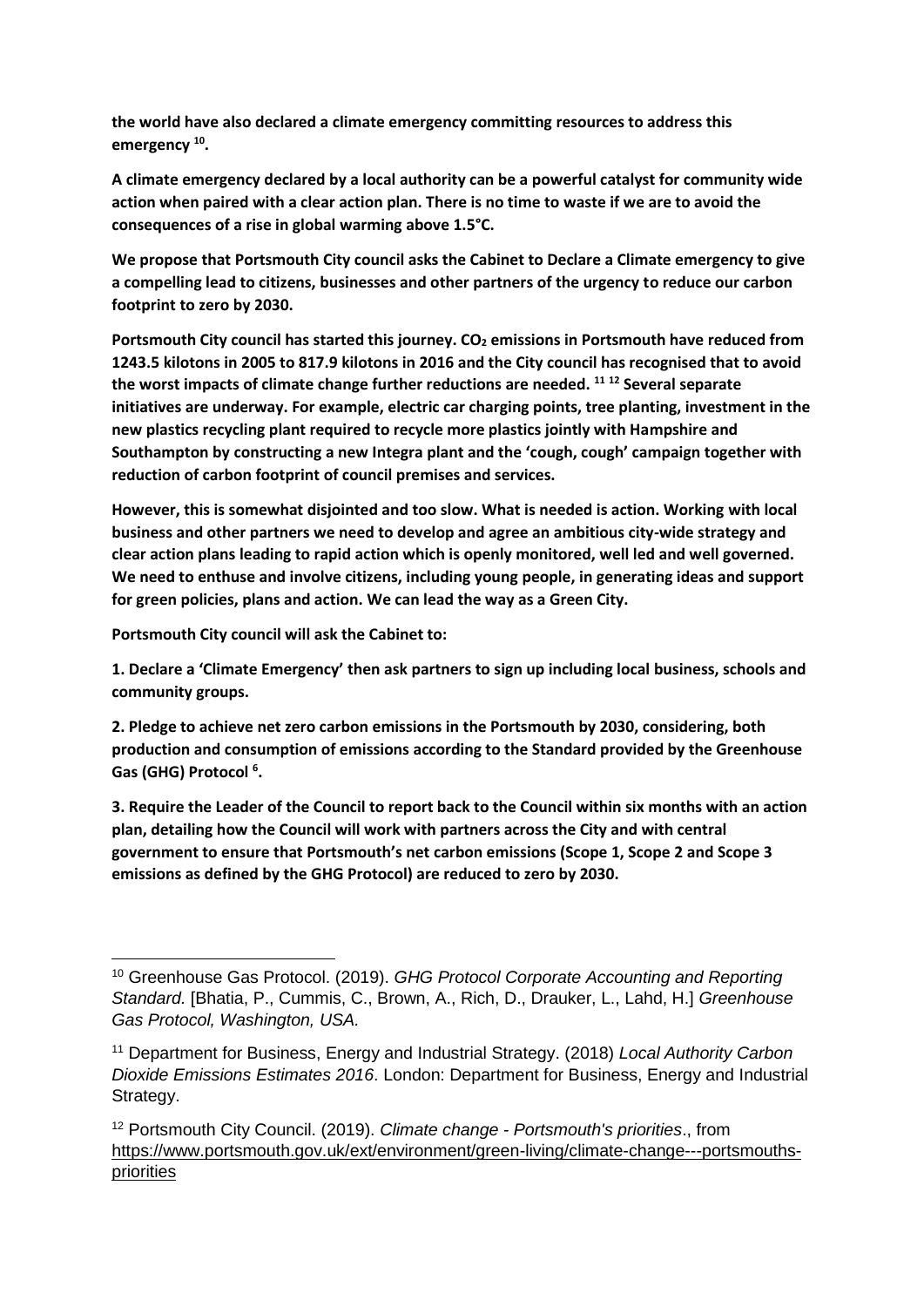**4. Provide an annual report on Portsmouth GHG emissions, what is working and what is more challenging and progress towards achieving net zero-carbon emissions.**

**5. Require the Chief Executive to establish a 'Portsmouth Climate Change Board' before the end of July 2019, equivalent to that of Manchester, to underpin our efforts to decarbonise Portsmouth.**

**6. Write to the government requesting (a) additional powers and funding to make the 2030 target possible and (b) that ministers work with local government and other governments to ensure that the UK maximizes carbon reduction by 2030 in line with the overriding need to limit global warming to a maximum of 1.5°C.**

**7. Develop and implement a community engagement plan to i) fully inform residents about the need for urgent action on climate change ii) offer a vision of a healthier, more child friendly and greener city that is a model of best practice iii) mobilise residents in the delivery of the action plan"**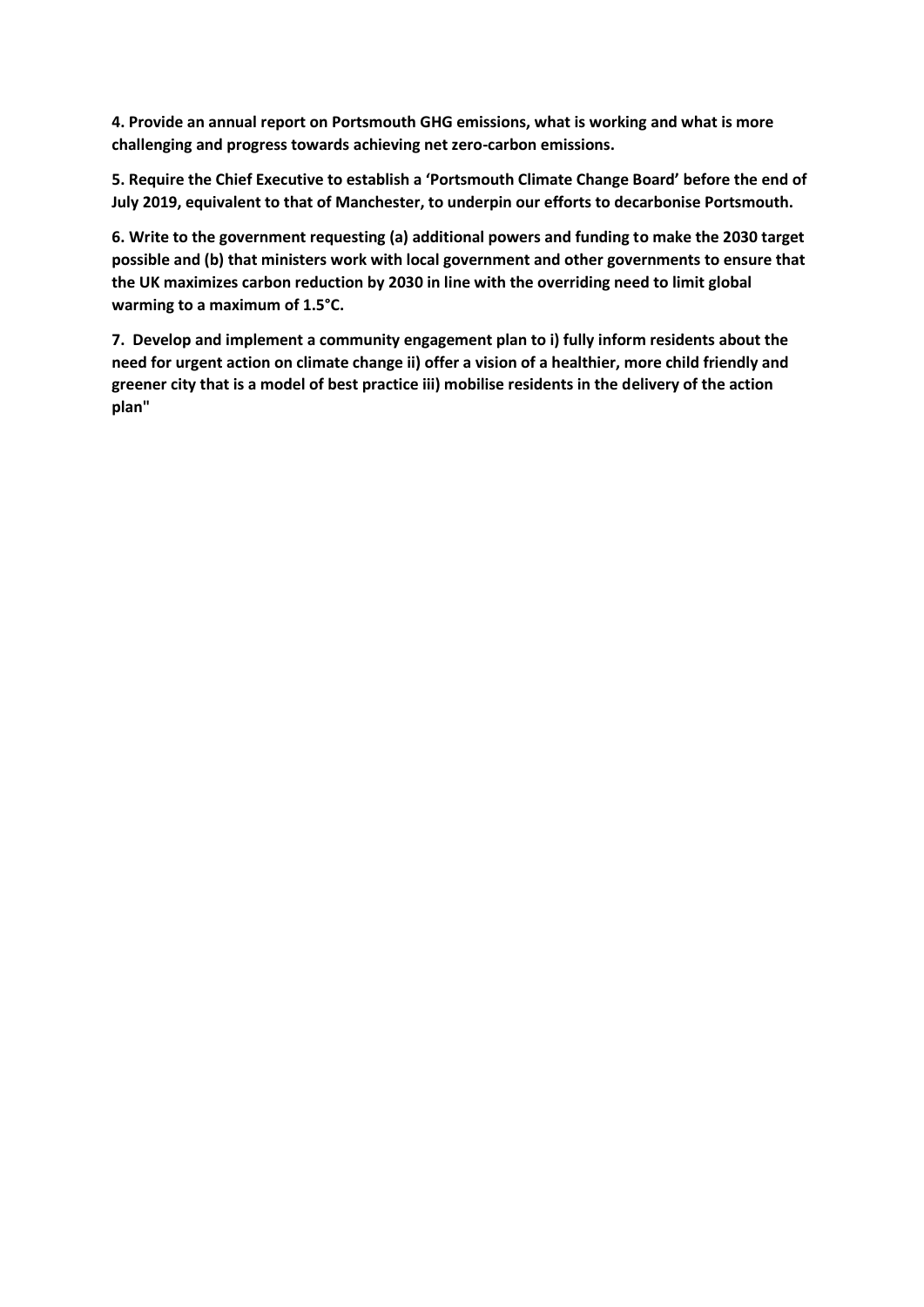# **Appendix 2 - Friends of the Earth audit**

# ✔ - Complete

# ✔ **Introduce differential charge for parking permits**

The first parking permit for a household will be free if the vehicle is powered solely by electricity and that the charge for a first permit is reduced by 50% to £15 if the vehicle emits less than 100g of CO2 per Km provided (a) it is not powered by a diesel internal combustion engine and (b) that it was registered after 1 March 2001.

# ✔ **Integrate the need to reduce car use into the local plan**

This is being addressed in the draft for the upcoming local plan and the strategic developments team are looking at car free development for Tipner and Somerstown.

# ✔ **Put in place EV charging**

Over the past year PCC has installed 36 EV charging points in residential streets around the city, through the 'On-street Residential Chargepoint Scheme'. This scheme uses the existing streetlights to provide electricity for vehicles in a reserved on-street parking space. There is continuing demand for residential charge points in the city, therefore the council has submitted a bid to the Office of Low Emission Vehicles to install approximately 75 additional EV charging points in the city.

# ✔ **Use powers to require higher standards than current national standards for new builds.**

This will be addressed in the next Local Plan.

# ✔ **Help energy companies target fuel poor or vulnerable households with energy efficiency measures**

This is being addressed in the Energy and Water Strategy; but this will be difficult to implement in the private sector.

# ✔ **Retrofit council owned properties to EPC C or higher**

This is being addressed and implemented by the energy team.

#### ✔ **Identify areas suitable for renewable energy in the local plan -**

We have limited areas, but renewable energy is being addressed in the local plan.

#### ✔ **Require renewable energy such as solar thermal, PV or heat pumps**

The current PCC housing stock is being retrofitted and upgraded to meet these standards where possible.

#### ✔ **Switch street lighting to well-designed and well-directed LED lights**

This has been implemented across the city.

#### ✔ **Reduce energy use in own estate and add renewable energy**

#### ✔ **Commit to opposing fracking and other fossil fuel extraction**

#### ✔ **Develop district heating**

This is being used on parts of the island although it will be difficult to use on the whole of the city.

#### ✔ **Buy green energy**

This is being looked into by the Energy Team, the additional cost is approximately £250,000.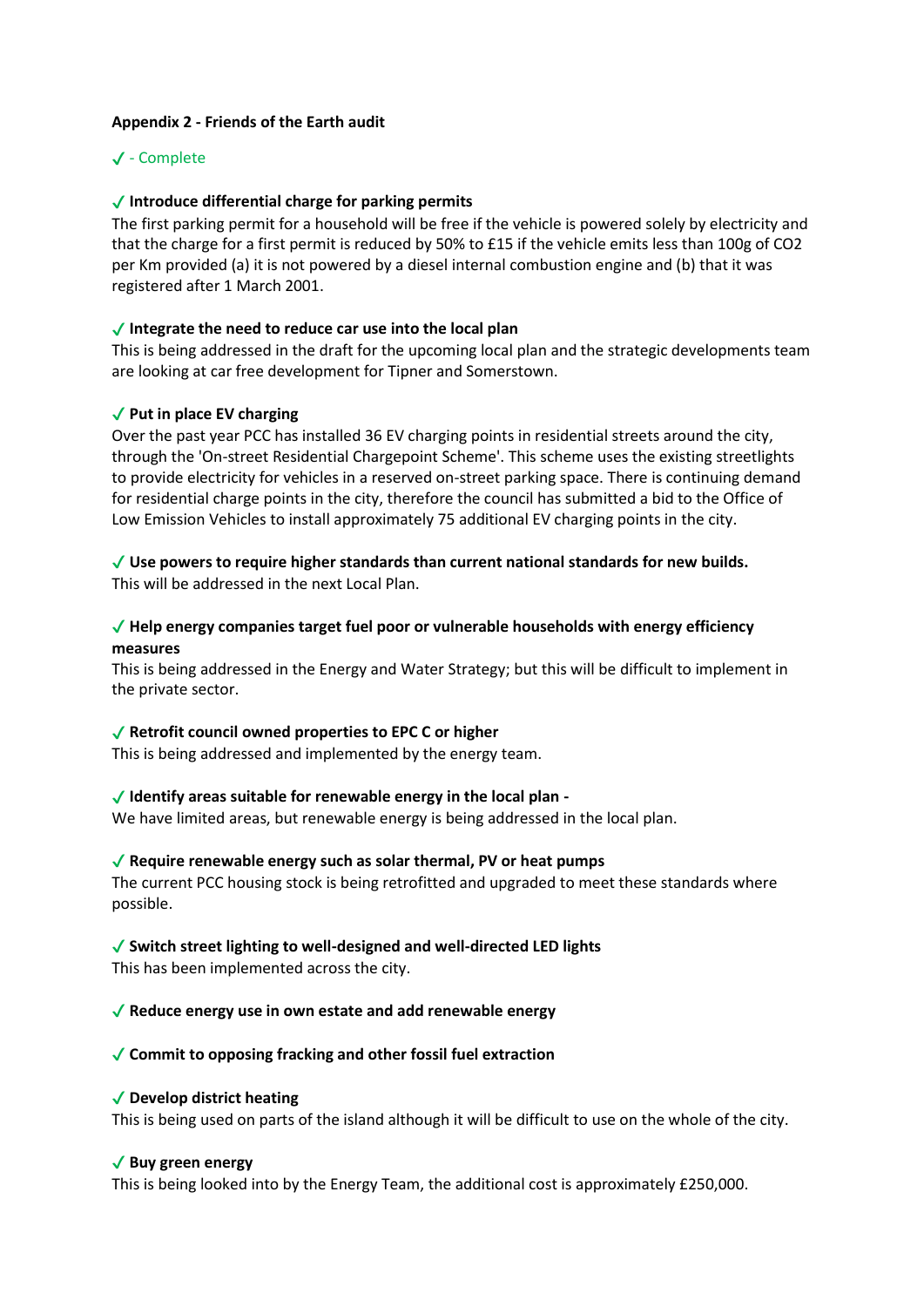# ✔ - In Progress or under active consideration

# ✔ **Stop promoting measures that increase greenhouse gases (for example, increasing road capacity)**

The South East Hampshire Rapid Transit (SEHRT) system, proposed through the Transforming Cities Fund, seeks to deliver a high-quality multimodal travel system which will connect communities, spread prosperity and improve productivity in the city and wider area. Progress is being made in creating safe segregated cycle lanes, however more will need to be done to modernise the city's infrastructure.

# ✔ **Introduce workplace parking charges and/or ultra-low emission zones and/or a congestion charging area**

While a charging clean air zone has been considered as part of the Air Quality Local Plan these have not been fully considered against the councils commitments to reducing carbon emissions. A charging clean air zone would not only reduce emissions but also raise funding for non-motorised vehicle travel including cycling, buses and widening pavements.

A work place parking levy has been considered as part of the Air Quality Local Plan work, however this would not be deliverable in the timescales required by the Ministerial Direction. There is still scope to pursue this policy to reduce carbon emissions in the city.

#### ✔ **Require all taxis to be EVs through licensing**

We do not currently have the EV charging infrastructure to support a completely electric taxi fleet (both in terms of overall number of charging points and the current lack of rapid chargers in the city).

PCC is working on a proposal that looks at increasing the taxi licensing requirements over time. This would mean that requirements are gradually increased each year.

#### ✔ **Support the development of car sharing**

We are looking to secure money from Defra to establish a car club in the city and our consultants Atkins are currently undertaking an assessment of suitable locations for car club vehicles in the city.

#### ✔ **Ensure rapid transition of own fleet electric vehicles**

This is currently being worked on but will require additional EV infrastructure from Transport. Considering the upfront cost for electric vehicles this transition will require additional funding.

#### ✔ **Invest in active travel infrastructure and quality public transport**

Portsmouth's Local Cycling and Walking Infrastructure Plan (LCWIP) is currently being developed. This will provide a strategic approach to identifying walking and cycling improvements required at the local level.

#### ✔ **Enforce minimum energy efficiency standards in private rented sector**

This issue is being considered; however more funding will be needed to ensure that higher EPC standards are enforced.

#### ✔ **Enforce building standards**

To progress this more fully will require further funding.

#### ✔ **Produce biogas (via waste contract)**

A food waste disposal trial has been rolled out across parts of the city.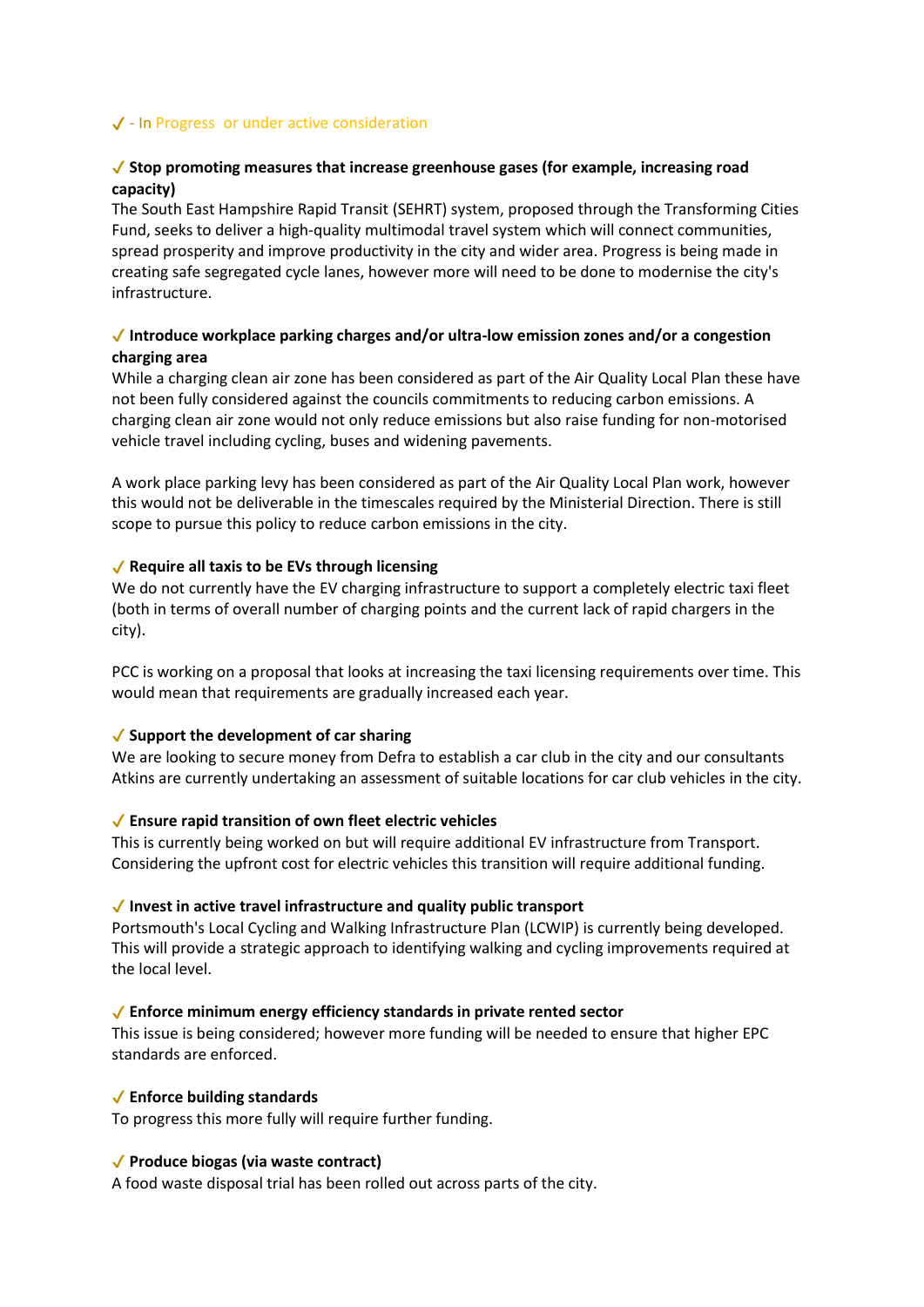# ✔ **Use council land to drawdown carbon (e.g. tree planting)**

The tree planting strategy is being developed.

✔**Require deliveries to be by electric vehicles -** The use of low carbon technology for last mile delivery is being looked at as part of the future mobility zone bid which is due for submission at the end of September.

✔**Require the use of electric buses -** Bus operators are reluctant to invest in electric or low emission technology because it is not considered reliable and there is not currently a sufficient EV charging network in the city to support electric buses. A bid into the Clean Air Fund has been submitted to request funding to retrofit the remaining buses and some of the most polluting coaches and minibuses that regularly operate in the city.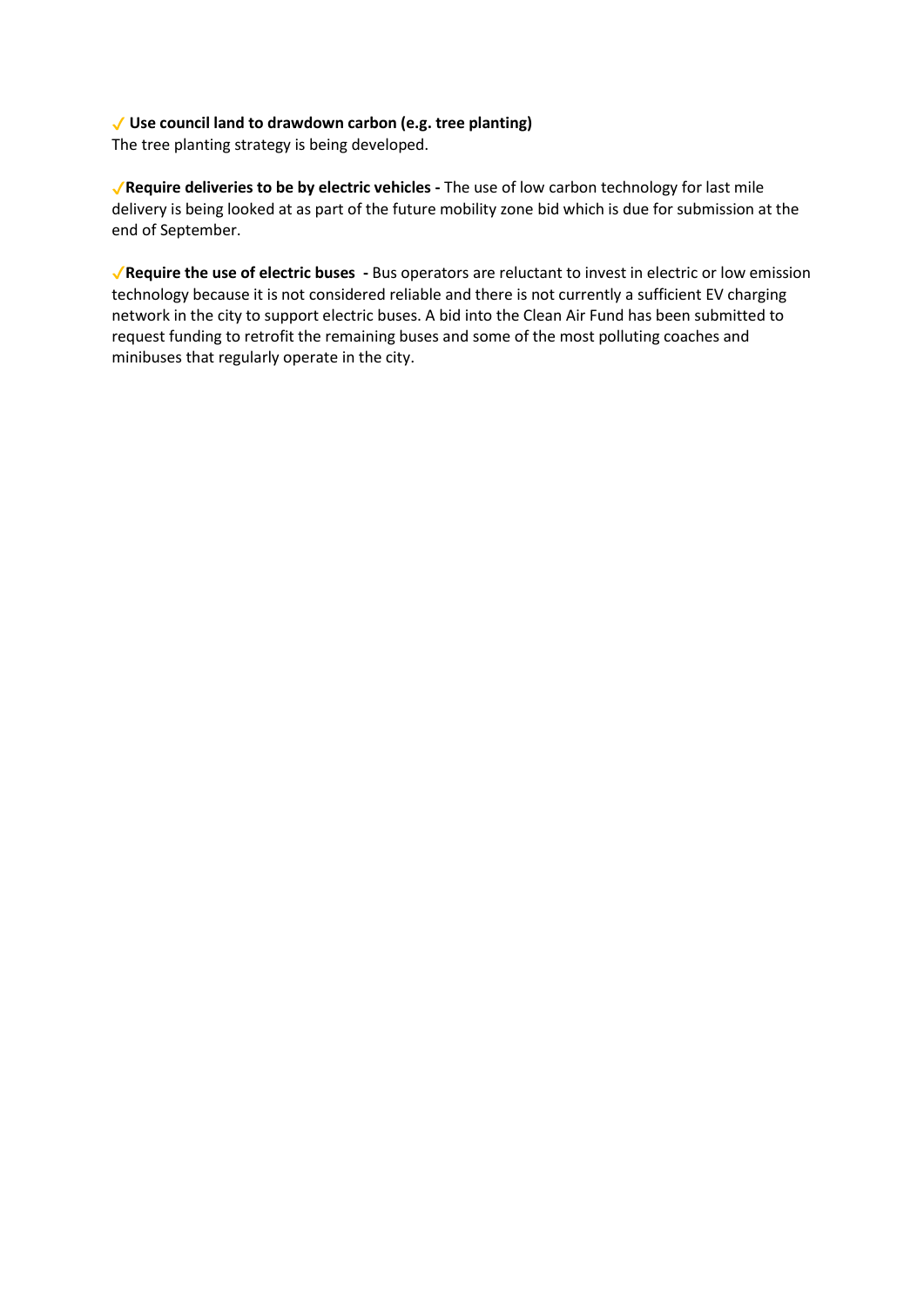# Appendix 3 - Portsmouth Climate Action Board Terms of Reference

# **1. Background**

- 1.1 Earlier this year, Portsmouth City Council declared a climate emergency. The authority recognises that we are experiencing a global climate emergency that poses a threat to our health, our planet and our children's and grandchildren's future. It was agreed that there is no time to waste if we are to avoid the negative consequences of a global temperature rise above 1.5°C, both in Portsmouth and globally.
- 1.2 It is imperative therefore that Portsmouth transition's to become a sustainable city. This means ensuring that every organisation and individual can play a part in reducing the climate impact of the city and ensuring that the city is well placed to adapt and respond to the challenges and opportunities of a changing climate.

# **2. Aim of the Board**

- 2.1 To drive the city's response to the global climate emergency through the creation of a partnership-based Climate Board. The Portsmouth Climate Action Board will have a key role to inspire climate action in the city, lobby local and national government to take action, and provide a forum to coordinate climate action on a city-wide basis. The Board will lead the creation of a cross-agency citywide climate strategy.
- 2.2 The Board will offer support and constructive challenge to organisations in the city with respect to their efforts to reduce carbon emissions and adapt to climate change. The Board will hold the city true to its vision for a sustainable future and to become one of the greenest cities in the world.
- 2.3 The Board will be cross-organisational and non-political in nature. The Board is an independent body that can pursue its own actions. It is not a decision-making body of the local authority. It will commission specific pieces of work to be undertaken on a "task and finish" basis by working groups.

#### **3. Board Objectives**

- 3.1 The Board will work with all relevant partners to:
	- a. Facilitate the development of a Portsmouth Climate Action Strategy that is consistent with the Paris Climate Agreement, the best climate science, and is built on the views of the city's residents and stakeholders.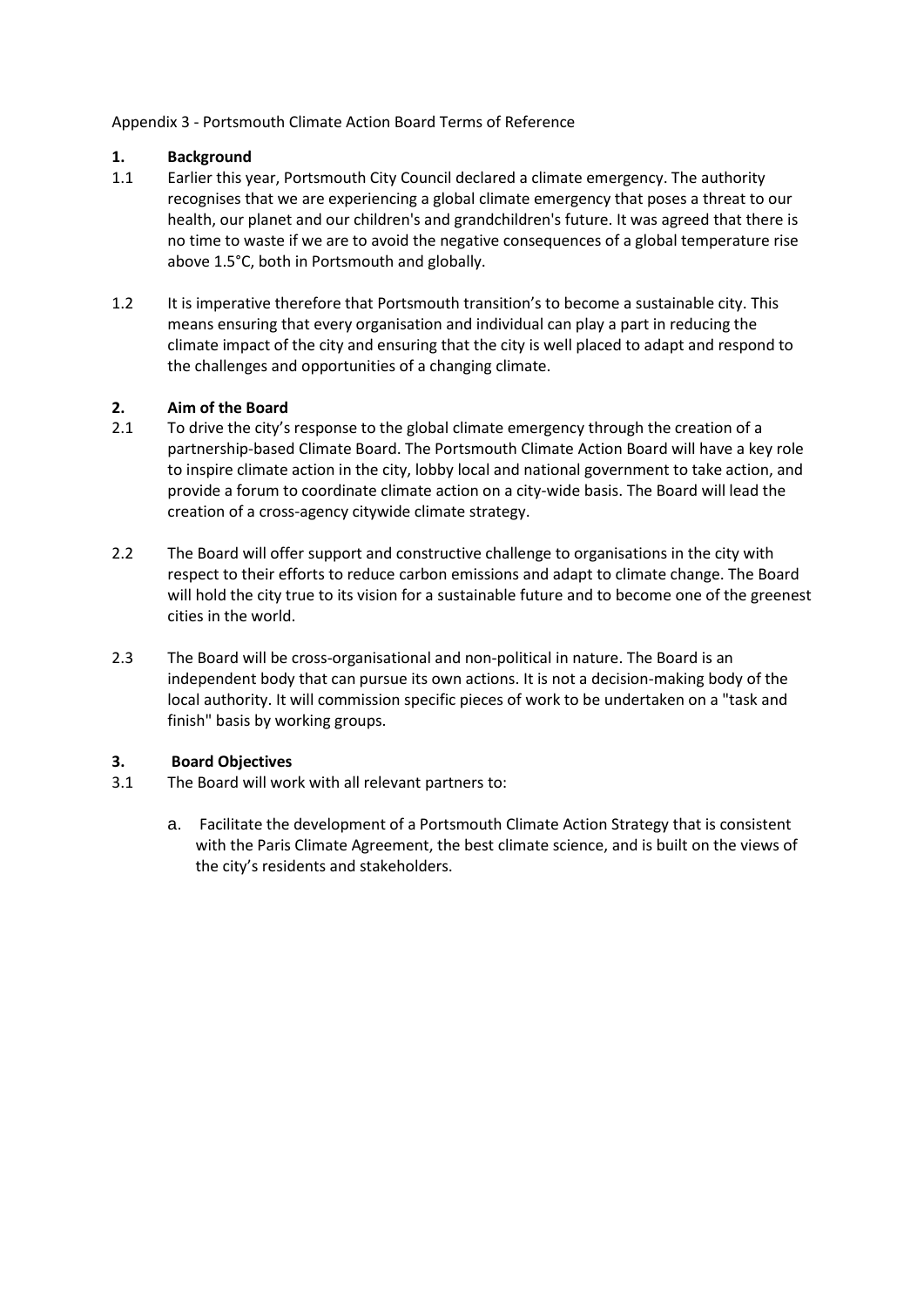- b. Champion climate action in Portsmouth by promoting actions within the private sector, public sector, third sector, academia, and in all communities, including by staging events and activities to engage and inspire residents, businesses and visitors.
- c. Support and enable the successful implementation of Portsmouth's Climate Action Strategy by engaging and influencing relevant partners and networks, and by providing access to and/or signposting to relevant funding for climate action initiatives.
- d. Provide honest and transparent reports on the city's progress towards its climate strategy, and constructive challenge to partners to support their full contributions.
- e. Secure the resources required to enable the Board to fully realise its aim and objectives, including through funding applications to external bodies.
- f. Lobby and advocate on behalf of Portsmouth's climate action.

#### **4. Membership, Membership Terms and Recruitment**

- 4.1. Chair For first 2 years this will be held by the Director of Sustainability and the Environment, University of Portsmouth. Thereafter, to be appointed through agreement by the Board.
- 4.2 Full membership will be:
	- 1 x members of Portsmouth City Council
	- 1 x member of local Extinction Rebellion
	- 1 x member of local Friends of the Earth
	- 1x representative of Shaping Portsmouth
	- 1x representative of business community (tbc)
	- 1x representative of Airbus (business community)
	- 1x representative of the Hive (VCSE representation from Carole Damper)
	- 1 x representative, University of Portsmouth
	- 1 x representative, Portsmouth Hospitals Trust
	- 1 x representative, Natural England
	- 1 x representative, Environment Agency
	- 1 x representative, Portsmouth Naval Base